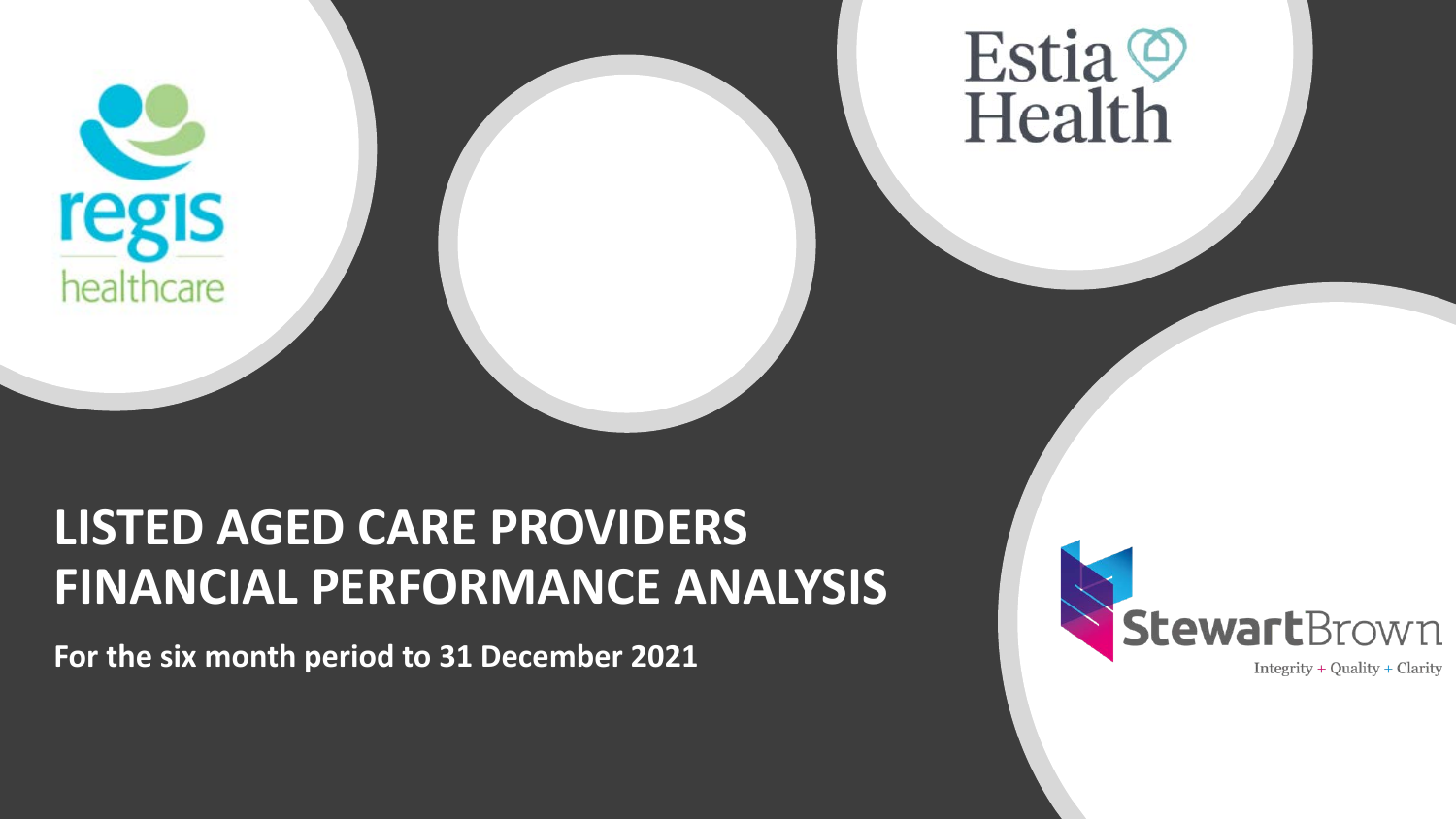### Introduction

This listed aged care providers financial performance for the six-month period ended 31 December 2021 focuses solely on the two listed providers in order to provide a timely snapshot and commentary on their financial and operational results.

The StewartBrown *Aged Care Financial Performance Survey (Survey)* results for December 2021 including the sector analysis will be made available in a forthcoming report. Although the main focus of the StewartBrown Survey is financial performance at the *aged care home level*, we also include the *provider* (organisation) *level* financial performance and related trend analyse. This allows for a better comparison to the listed entity results (which are also at a provider level). If you would like to be added to our email list to be notified when this report is available please contact [benchmark@stewartbrown.com.au.](about:blank)

### Disclaimer

This Listed Provider Analysis ("Analysis") has been prepared by StewartBrown. The sole purpose of this Analysis is to compare the financial performance of the listed aged care providers for the six-month period ended 31 December 2021.

This Analysis is based on public disclosure information made available by the listed aged care providers. For the purposes of this Analysis, StewartBrown has not performed an audit on the financial data and accordingly has solely relied on the public disclosure information and certain other external documentation as appropriate. This Analysis should not be relied upon by any party for any purpose other than for which it has been written.

In preparing this Analysis, StewartBrown relied upon and assumed, without independent verification, the accuracy, completeness and reasonableness of all information available from public disclosure statements or which was provided by or on behalf of the listed aged care providers or which was otherwise reviewed by StewartBrown. While we make every effort to ensure that material in this analysis is accurate and up to date, such material does not in any way constitute the provision of professional advice.

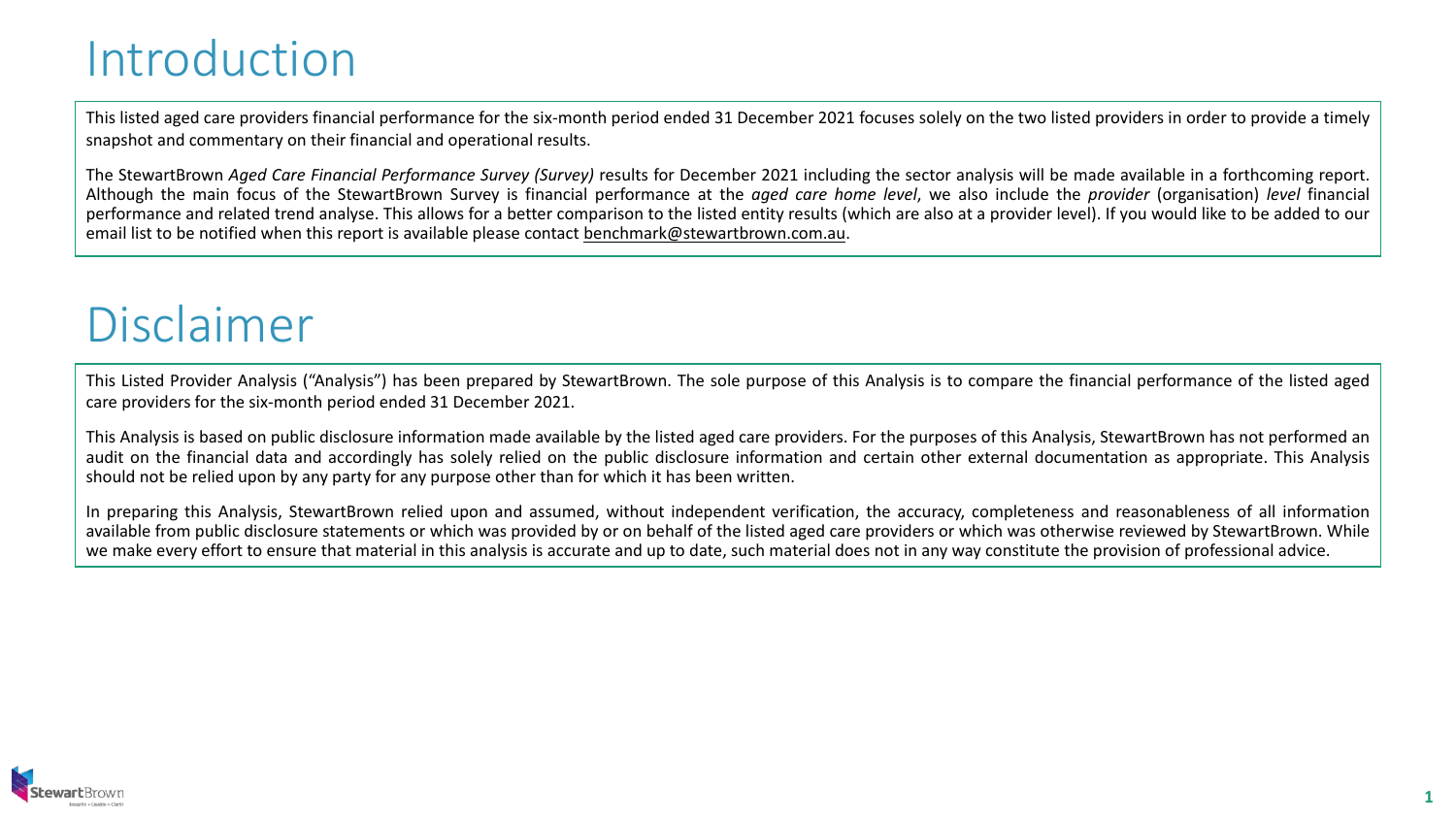#### **1) Executive summary**

|    | • Headline observations, trends and comments | 3         |
|----|----------------------------------------------|-----------|
|    | • Headline financial information             | 5         |
|    | • Operational Places                         | 6         |
|    | Occupancy<br>$\bullet$                       | 7         |
| 2) | <b>Financial information</b>                 | <b>10</b> |
| 3) | <b>Resident profile</b>                      | 15        |
| 4) | <b>Balance sheet</b>                         | 17        |
| 5) | <b>Appendix</b>                              | 20        |

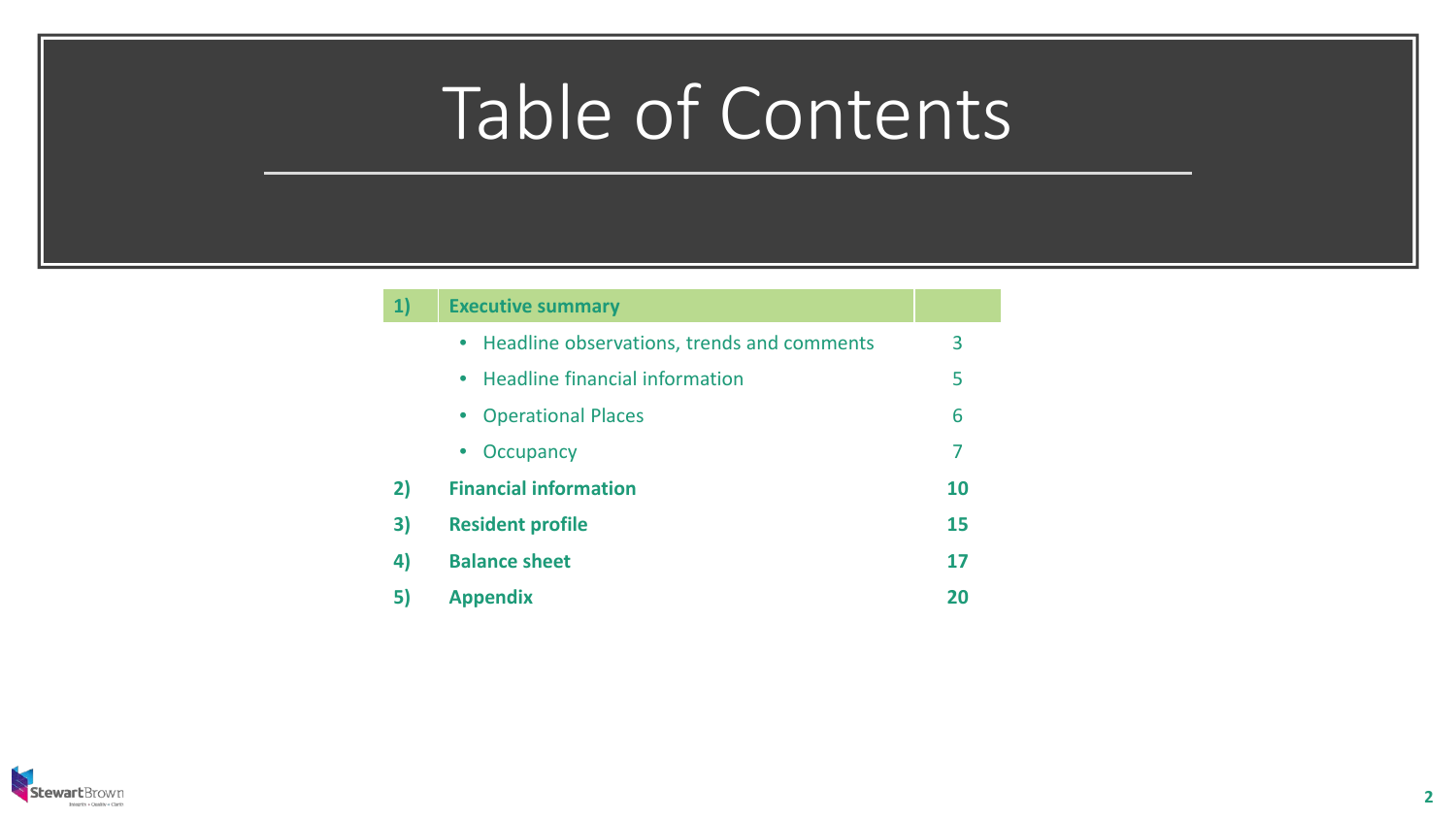### Headline observations, trends and comments

| <b>Item</b>                         | <b>Observations and background</b>                                                                                                                                                                                                                                                                                                                                                                                                                                                                                                                                                                                                                                                                                                                                                                                 | Page      |
|-------------------------------------|--------------------------------------------------------------------------------------------------------------------------------------------------------------------------------------------------------------------------------------------------------------------------------------------------------------------------------------------------------------------------------------------------------------------------------------------------------------------------------------------------------------------------------------------------------------------------------------------------------------------------------------------------------------------------------------------------------------------------------------------------------------------------------------------------------------------|-----------|
| Occupancy                           | Occupancy continued to remain challenging in 1H FY22, as a result of ongoing COVID spread, however at Feb-22, both listed<br>operators had an occupancy which exceeded 90% (Regis: 90.4% and Estia: 90.1%)<br>Occupancy trends differed for Regis and Estia in 1H FY22, noting:<br>$\bullet$<br>Regis: Avg occupancy declined in 1H FY22 compared to 2H FY21, but significantly improved post year end (spot rate: 90.4%)<br>Estia: Average occupancy for 1H FY22 (92.6%) was higher than the preceding six months (2H FY21: 91.8%), however declined<br>post 1H FY22 to 90.1% (marginally lower than Regis)                                                                                                                                                                                                       | $7 - 8$   |
| Resident profile                    | As previously observed and reported, the shift in non-supported residents away from RAD payers remains a continuing trend<br>This trend will continue to create cash flow headwinds, as some existing RAD payers are replaced by DAP or Combination<br>RAD/DAP payers (who in the absence of room price increases, would result in RAD cash outflows)<br>It is important to also note the current inequitable impact of accommodation payments between residents with means, and less<br>$\bullet$<br>affluent residents who may not be able to pay an upfront RAD<br>The implicit accommodation cost is lower for RAD payers (i.e. interest foregone from bank deposits) vs a daily payer (whose<br>accommodation cost is priced at 4.07% of the room price, being the current Maximum Permissible Interest Rate) | 15        |
| <b>RADs</b>                         | Regis and Estia reported \$1.08bn and \$769.5m in RAD liabilities at 31 December 2021 respectively, which was higher than 30 June<br>2021. The increase in RAD liabilities were:<br>Regis: \$44m increase, with \$11.9m of this attributable to an increase in Probate balances (which in other periods can be<br>negative)<br>Estia: \$22.2m increase, with the majority of the increase (\$13.9m) associated with a higher probate liability across the<br>portfolio. Net RAD's on new homes / closures was \$4.5m meaning RAD cash flows for mature homes were only marginally<br>positive.                                                                                                                                                                                                                     | $17 - 18$ |
| Places and future growth<br>profile | Regis and Estia reported a decline in bed numbers/places between 30 June 2021 and 31 December 2021. Regis developments have<br>$\bullet$<br>been paused pending more certainty surrounding future funding of industry while Estia's Board has approved a cautious restart of<br>their development programme.<br>In the absence of future places growth, future earnings will continue to be challenging in light of:<br>Effect of negative jaws (growth in staff costs/expenses increasing at a rate which exceeds revenue growth (i.e. COPE)<br>Continued increased compliance and administrative requirements (see point on Royal Commission) on the following page<br>The ongoing impact of 'COVID normal' costs without adequate additional government funding to compensate<br>$\overline{\phantom{m}}$       | 6         |

**3**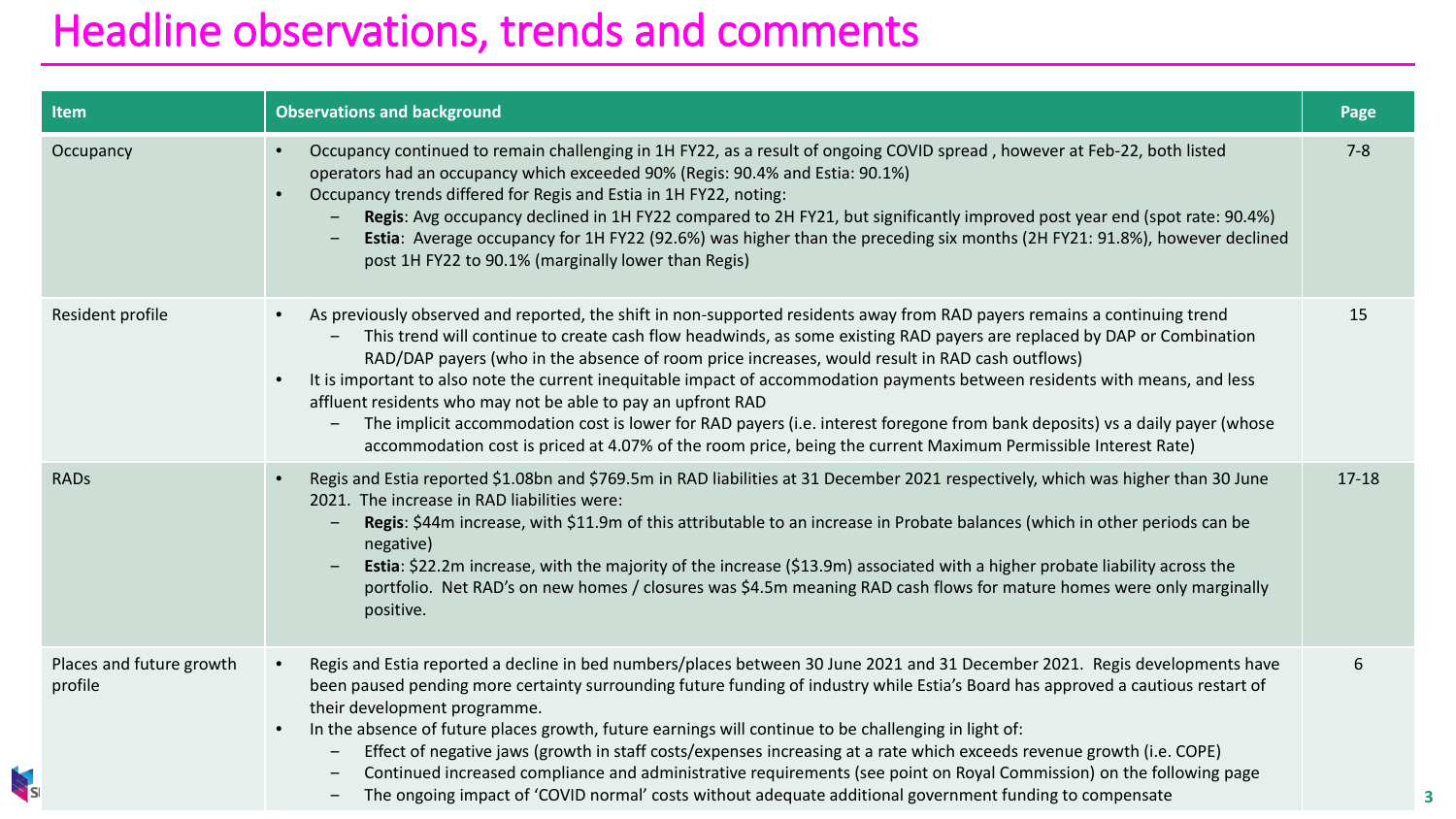### Headline observations, trends and comments

| <b>Item</b>                     | <b>Observations and background</b>                                                                                                                                                                                                                                                                                                                                                                                                                                                                                                                                                                                                                                                                                                                                                                                         | Page |
|---------------------------------|----------------------------------------------------------------------------------------------------------------------------------------------------------------------------------------------------------------------------------------------------------------------------------------------------------------------------------------------------------------------------------------------------------------------------------------------------------------------------------------------------------------------------------------------------------------------------------------------------------------------------------------------------------------------------------------------------------------------------------------------------------------------------------------------------------------------------|------|
| Amortisation of bed<br>licences | Following the Department of Health's announcement regarding the discontinuation of the Aged Care Approvals Round from 1 July<br>2024 and consideration of Accounting Standards, both providers have recognised an amortisation charge in relation to bed licences<br>held on the balance sheet as an intangible asset<br>Regis and Estia will continue to amortise the remaining bed licence intangible asset on a straight line basis over the 2H FY22, FY23<br>and FY24 periods<br>The charge is non cash and both Providers have said they do not impact on the banking covenants and are not expected to impact or<br>restrain their ability to pay dividends                                                                                                                                                          | n/a  |
| <b>Royal Commission</b>         | With just over 12 months since the release of the Final Report of the Royal Commission into Aged Care Quality and Safety, a number<br>of initiatives are expected to take effect during 2022:<br>Jul-22 <sup>(a)</sup> : quarterly reporting of care minutes becomes effective, and care statements provided to residents' families<br>Oct-22 <sup>(a)</sup> : AN-ACC funding model replaces ACFI from 1 Oct 2022<br>Dec-22 <sup>(a)</sup> : Star rating system will be implemented<br>Oct-23 <sup>(a)</sup> : Minimum staffing time (avg 200mins care time per resident per day, which includes at least 40mins of RN time) will<br>take effect<br>Providers should ensure that adequate policies, procedures and implementation plans have been developed in order to meet the<br>additional requirements as noted above | n/a  |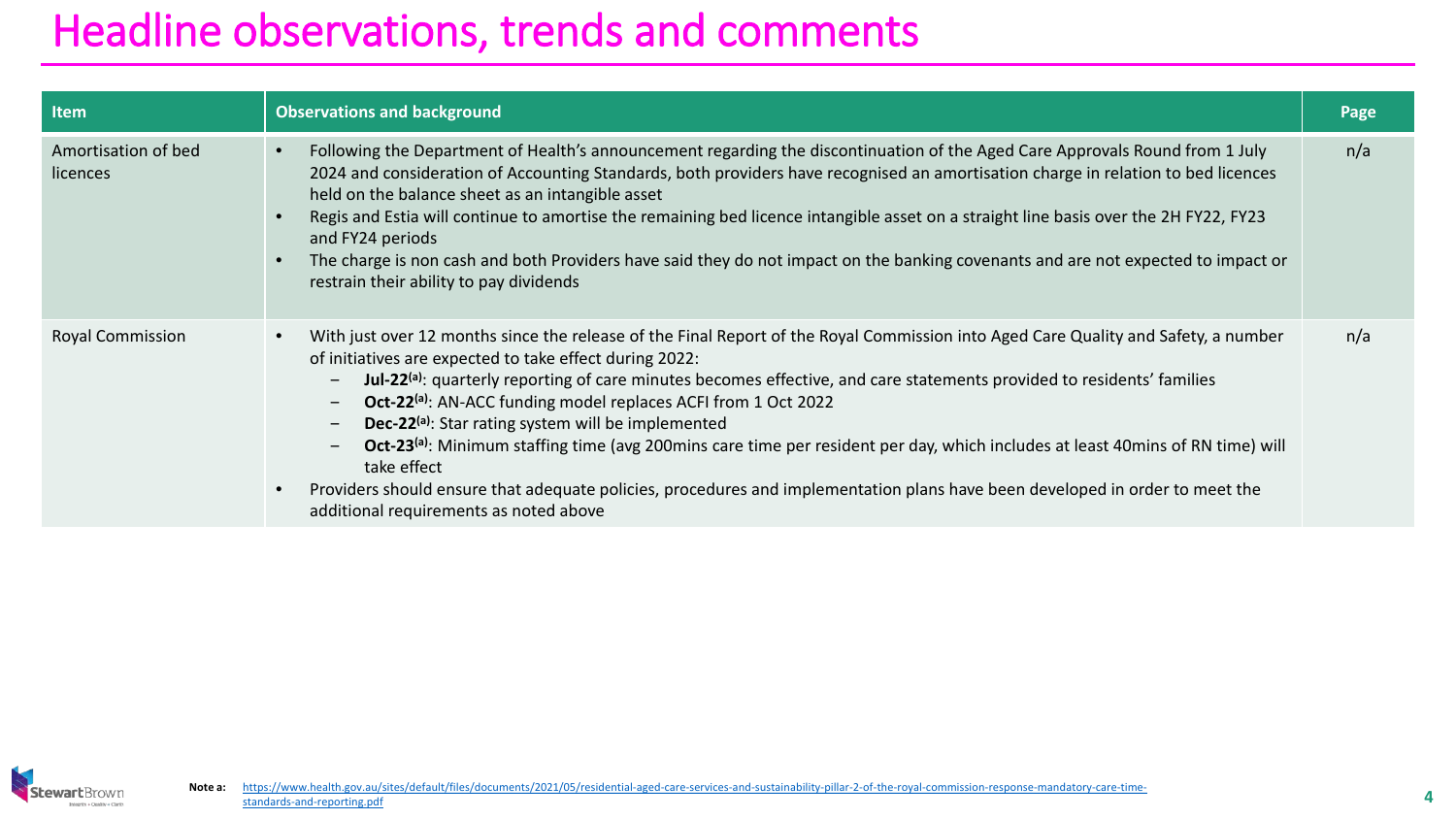### Headline financial information

|                                                                                                                    |           | <b>1H FY22</b> |                               |
|--------------------------------------------------------------------------------------------------------------------|-----------|----------------|-------------------------------|
|                                                                                                                    | Regis     | Estia          |                               |
| Financial performance (\$m)                                                                                        |           |                |                               |
| Operating revenue                                                                                                  | 364.2     | 321.3          |                               |
| Non-operating revenue (incl. AASB 16)                                                                              | 31.4      | 21.2           |                               |
| <b>Total revenue (incl. AASB 16)</b>                                                                               | 395.6     | 342.5          |                               |
| Reported Underlying EBITDA (incl. COVID)                                                                           | 34.3      | 33.3           | See Appendix 2<br>for details |
| NPBT/EBT (incl. impairment)                                                                                        | (5.1)     | (11.1)         |                               |
| NPBT/EBT (excl. impairment & amort)                                                                                | 15.2      | 9.1            |                               |
| Key balance sheet items (\$m)                                                                                      |           |                |                               |
| Total assets                                                                                                       | 1,787.7   | 1,828.2        |                               |
| Net Tangible Assets/(Deficiency)                                                                                   | (318.9)   | (287.5)        |                               |
| Net assets/equity                                                                                                  | 124.5     | 597.9          |                               |
| <b>RAD</b> liabilities                                                                                             | 1,232.3   | 886.2          |                               |
| ILU Entry Contribution liabilities                                                                                 | 41.6      | 0.5            |                               |
| Total RAD and ILU liabilities (non-interest bearing)                                                               | 1,273.9   | 886.7          |                               |
| Cash & cash equivalents                                                                                            | 44.0      | 23.3           |                               |
| Other external debt (interest bearing), incl. Overdraft                                                            | 104.7     | 28.3           |                               |
| <b>Operating metrics (%)</b>                                                                                       |           |                |                               |
| Occupancy rate (average for 1H FY22                                                                                | 89.3%     | 92.6%          |                               |
| Staff costs as a % of operating revenue                                                                            | 71.4%     | 70.3%          |                               |
| Funded bed days                                                                                                    | 1,167,834 | 1,036,924      |                               |
| Avg beds for period (based on occupied bed days)                                                                   | 6,347     | 5,635          |                               |
| $\mathbf{r}$ and $\mathbf{r}$ and $\mathbf{r}$ and $\mathbf{r}$ and $\mathbf{r}$ and $\mathbf{r}$ and $\mathbf{r}$ |           |                |                               |

| EBITDA per bed (reported) - Annualised (and incl. COVID) |      |       | $\Box$ for details |
|----------------------------------------------------------|------|-------|--------------------|
| EBITDA as a % of operating revenue                       | 9.4% | 10.4% |                    |
| Return on Assets (annualised)                            | 3.8% | 3.6%  |                    |

**Note 1:** Refer to appendix for reconciliation of NPBT and Reported Underlying EBITDA

**Note 2:** Avg beds for period = Occupied bed days for period, divided by number of calendar days in the period

**Source:** FY21 financial statements and Investor Presentations for each Provider

#### **Financial performance**

- Both Regis and Estia reported an increase in operating revenue in 1H FY22 vs both the prior comparable period (1H FY21) and the immediate preceding half year (2H FY21), which was associated with:
	- ‒ **Revenue rate**: through indexation and additional funding for the BDF Supplement
	- ‒ **Volume**: An increase in occupied bed days
- Refer to pages 10-13 for further revenue details
- COVID expenses have been included for both providers to facilitate a comparison of EBITDA/EBITDA per bed on a like-for-like basis
- The key factors underpinning both revenue and expenses have been outlined throughout this report.

#### **Key balance sheet items**

- Notwithstanding the significant total assets reported by each Provider (both c\$1.8bn in assets), they both have a net tangible asset deficiency. This is due to the RAD liabilities and a significant proportion of assets being intangible assets (predominantly goodwill and bed licences)
	- ‒ Bed licence intangible values will be written off over the period to 30 June 2024 on a straight line basis in light of the proposed deregulation of licences.
- Summary balance sheets as at 31 Dec 2021 are presented in Appendix 3.

#### **Operating metrics and profitability**

- In 1H FY22, the industry remained under pressure with occupancy challenges arising from both COVID lockdowns/restrictions, staff shortages and staff isolation.
- Nevertheless, both providers reported higher bed days in 1H FY22 vs prior periods. Refer to pages 7-8 for further details of occupancy rate.
- Profitability trends and challenges continued to persist in 1H FY22, including but not limited to expenses increasing at a rate faster than revenue (i.e. negative jaws) as well as costs associated with managing the ongoing COVID impact
- Detailed analysis of these impacts and trends are shown on pages 10-13.

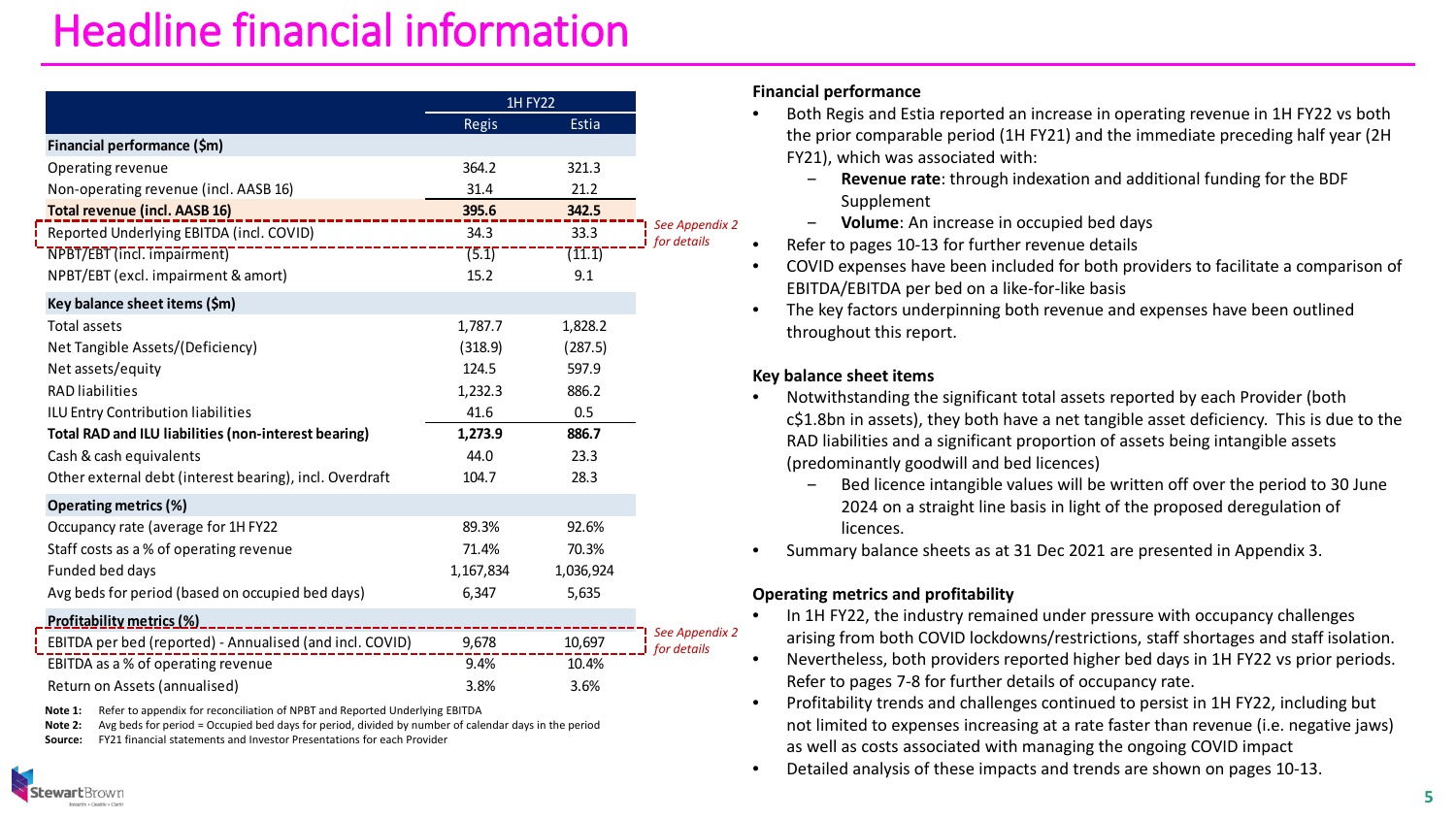### Operational Places – Total



**Note 1:** Regis places at 30 Jun 2021 (7,121) calculated from other disclosures. **Source:** Historical investor presentations and ASX announcements.

|                                    | <b>Regis</b> | <b>Estia</b> |
|------------------------------------|--------------|--------------|
| <b>Operational Places movement</b> |              |              |
| Places at 30 June 2021             | 7,121        | 6,289        |
| Places acquired                    | ٠            | -            |
| Greenfield development beds        | ٠            |              |
| Beds closed                        | (62)         | (126)        |
| Places at 31 Dec 2021              | 7,059        | 6,163        |

**Note 1:** Beds closed relate to homes closed and/or beds made inactive within existing homes **Source:** Historical Investor Presentations

#### **Overview**

- Operational Places for both listed Providers declined in 1H FY22 due to bed closures or beds made inactive at existing homes due to a combination of:
	- ‒ converting multi-bed rooms to single rooms
	- ‒ closing beds for places not being used/required due to lower occupancy.
- As development pipelines have been temporarily paused in recent periods near term growth is nil unless acquisitions are made.
- Neither of the listed providers have completed any acquisitions since March 2020. Acquisition opportunities may assist in future growth in the short term, however come with their own challenges (upfront cost, integration and execution risk etc).

#### **Regis**

- A further 62 Places were closed/taken offline during 1H FY22, with 7,059 Operational Places at 31 Dec 2021
	- ‒ This represents a 2.2% decline in the number of Operational Places managed by Regis since its peak (30 Jun 2020: 7,219).

#### **Estia**

- Estia reported 6,163 beds at 31 Dec 2021, which was 126 (or 2.0%) lower than 30 June 2021 (6,289).
- This includes Estia's home in Keilor Downs (VIC) which closed with effect 2 Aug 2021<sup>(a)</sup> and its leasehold site at Prahran (VIC).

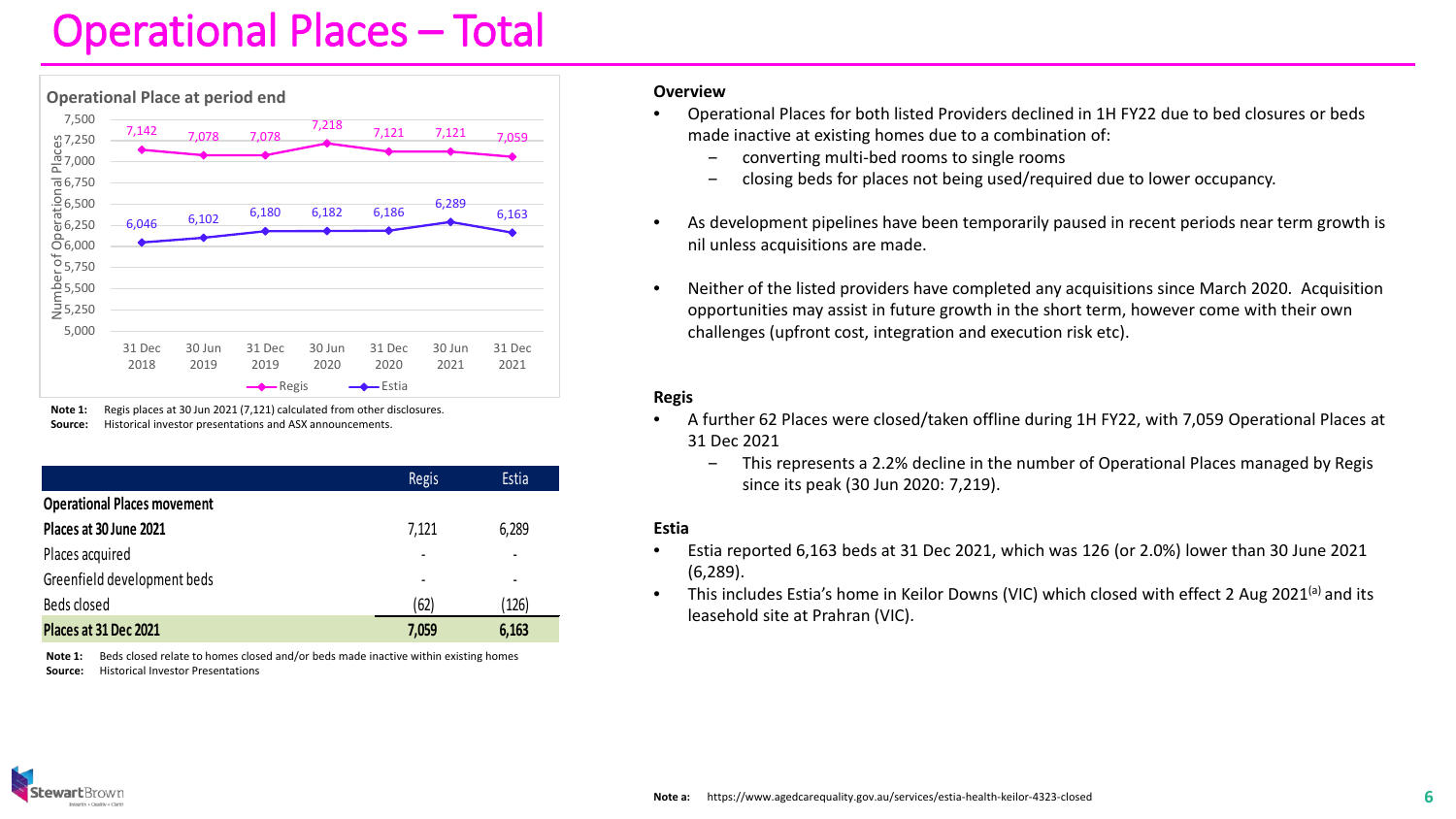### **Occupancy**



**Occupancy per half year and recent spot rate**

- **Note 1:** Occupancy above for half year periods represents the average occupancy for the period
- **Note 2:** Spot occupancy relates to Feb-22 (1H FY22 results release)
- **Note 3**: Dashed line represents the change in average occupancy for half year to spot occupancy at mid-Aug 2021
- **Source:** Historical Investor Presentations for each Provider and analyst calls

#### **Overview**

- Note that occupancy trend lines are improved by closing older homes and making beds in shared rooms inactive as it reduces the denominator without changing the numerator.
- Changes in occupancy are a critical lead indicator for the sector as it has:
	- a direct and immediate impact on profitability
		- volume impact
		- leveraged margin impact due to fixed cost bases and inability to flex theoretical variable cost bases (rostered staff) in a timely fashion to match occupancy changes.
	- an impact on RAD cashflows (albeit slightly delayed due to collection / probate timeframes).

#### **Regis**

- Average occupancy has slightly lower than 2H FY21
- Although Regis had a lower average occupancy rate than Estia by c. 2 percentage points over the last 3.5 years, at Feb-22, Regis' spot occupancy (90.4%) exceeded Estia. Unlike Estia, Regis operates in WA which was largely COVID free until February 2022.

#### **Estia**

- Average occupancy recovered in the last 12 months (i.e. over the 2021 calendar year), however declined dramatically post 31 Dec 2021.
- The current spot rate (Feb-22) is largely comparable with the spot occupancy rate during the depths of the first COVID lockdowns in 2020.

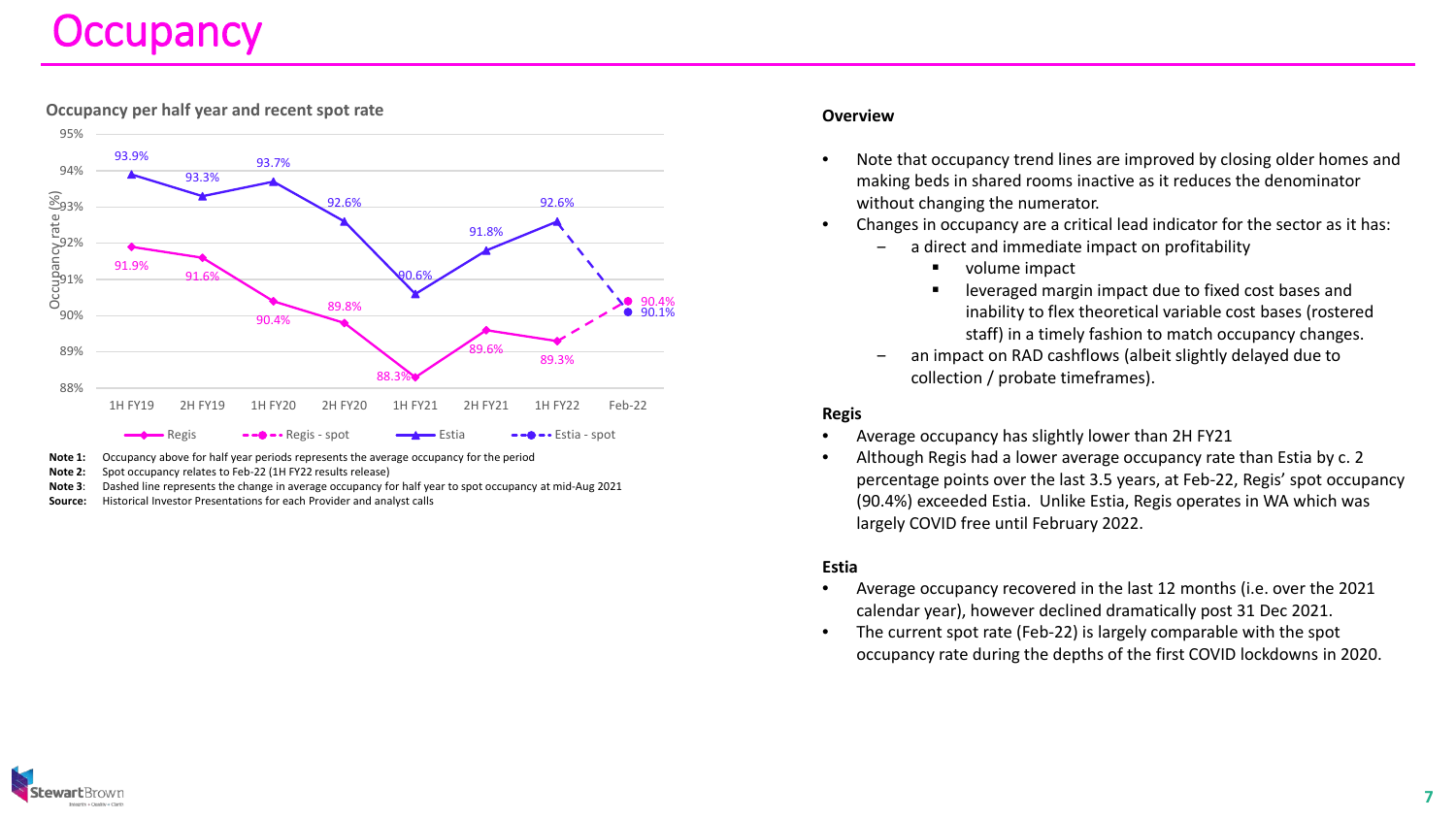### Occupancy (cont.) – Trend in spot occupancy for last year (COVID)



**Note 1:** Period end occupancy = # residents divided by Operational Places at period end (where not quoted)

**Note 2:** Feb-20, Aug-20 , Feb-21, Aug-21 and Feb-22 spot occupancy as per investor presentations

- **Note 3**: Estia AGM occupancy represents weighted average at 31 Oct based on split of beds between VIC (2,093) and non-VIC (4,089)
- **Source:** Historical Investor Presentations for each Provider, Analyst Calls and ASX announcements

#### **Background**

- Illustrated in the chart opposite is the spot occupancy rate for each Provider since 31 Dec 2019 which provides greater insight into intra period changes.
- As expected, spot occupancy declined during the extended COVID lockdown within NSW and VIC as a result of the Delta and Omicron variants. Given the variation in portfolio geographies the impact was greater on Estia than Regis.
- Based on Mirus data, we note that the industry reported an average occupancy of 89.96% in Feb-22<sup>(a)</sup>, which is consistent with that reported by Regis and Estia

#### **Key observations**

- Regis reported a strong improvement in the latter half of the 1H FY22 period, with spot occupancy increasing by 1.4 percentage points between Aug-21 (89.3%) and Dec-21 (90.7%).
- As noted on the previous page, Regis' spot occupancy at Feb-22 was marginally higher than Estia. Estia has experienced a significant decline (2.7 percentage points) in occupancy between Aug-21 (92.8%) and Feb-22.

#### **Omicron exposure**

- The first COVID omicron case in Australia was detected in late Nov-21<sup>(b)</sup>., which spread rapidly throughout NSW and VIC in the period following its detection
- The impact on Estia's occupancy was greater than Regis as a result of their relative geographic footprint and exposure to affected states:
	- ‒ Estia: 64% of beds are in NSW (1,975 beds; 32%) and VIC (1,986; 32.5%)
	- ‒ Regis: have a small exposure to NSW (7 out of 64 homes) as well a greater relative exposure than Estia to QLD and WA (with 50% of homes operated), with those states not subject to as strict lockdowns since Nov-21.
	- **Note a:** Mirus March 2022 report

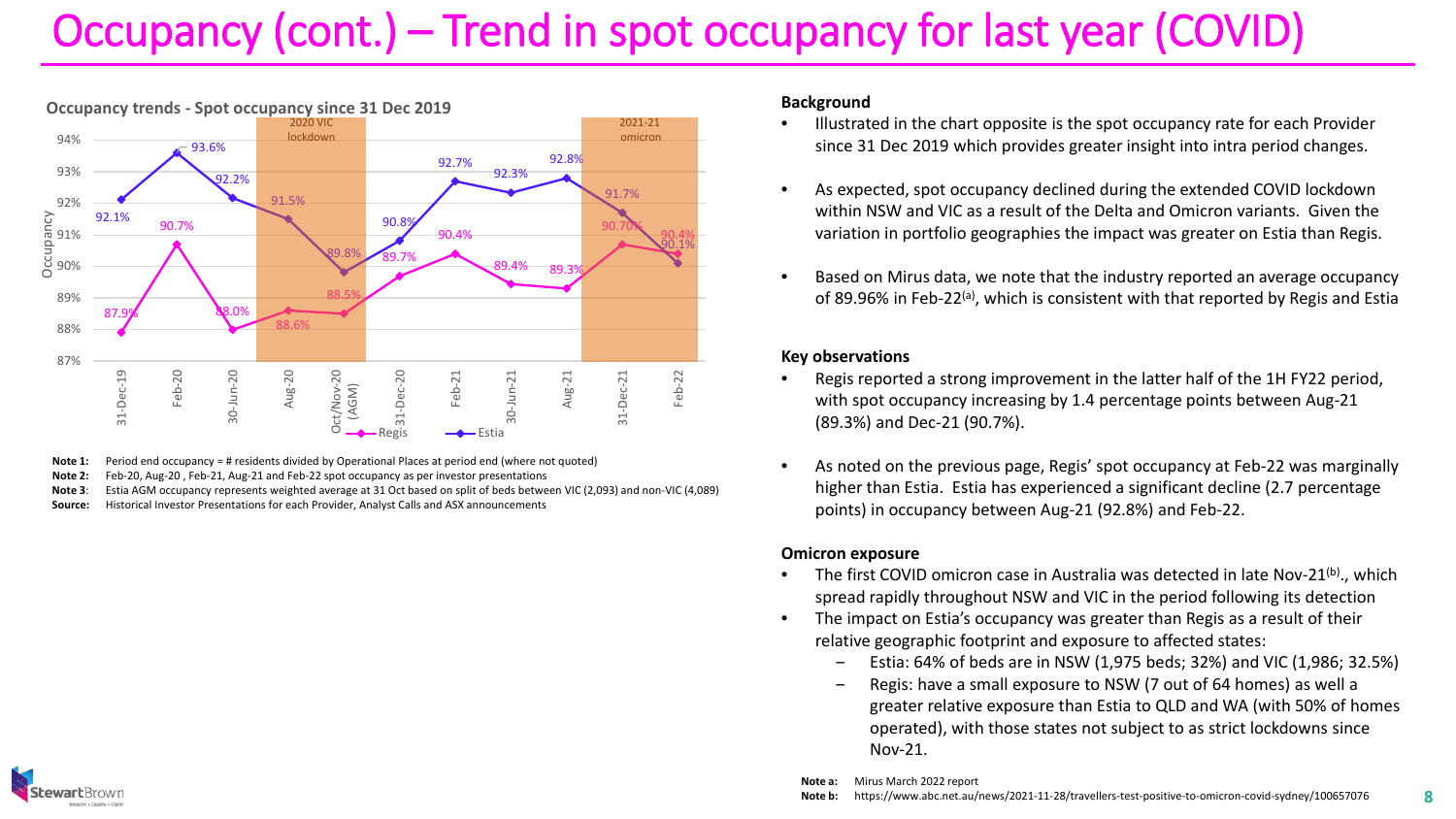| 1) | <b>Executive summary</b>               | 3  |
|----|----------------------------------------|----|
| 2) | <b>Financial information</b>           |    |
|    | • Revenue (total)                      | 10 |
|    | • Revenue (per occupied bed day)       | 11 |
|    | <b>Operating expenses</b><br>$\bullet$ | 12 |
|    | <b>EBITDA</b><br>$\bullet$             | 13 |
| 3) | <b>Resident profile</b>                | 15 |
| 4) | <b>Balance sheet</b>                   | 17 |
| 5) | <b>Appendix</b>                        | 20 |

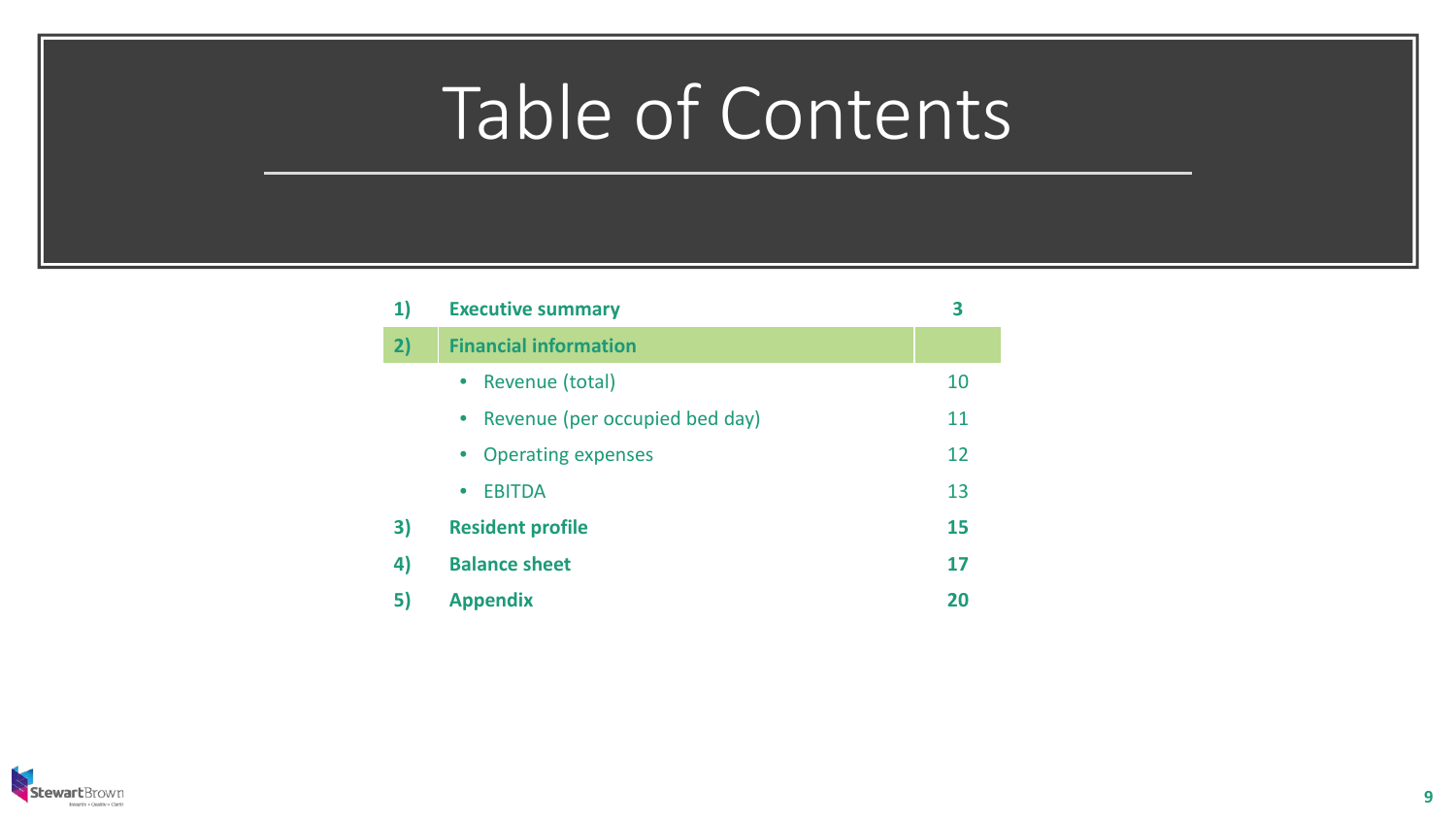### Revenue (total)

|                                             | <b>1H FY22</b> |         |  |
|---------------------------------------------|----------------|---------|--|
| \$000s                                      | Regis          | Estia   |  |
| <b>Income</b>                               |                |         |  |
| Govt revenue                                | 260,245        | 233,894 |  |
| Govt revenue (temp funding)                 |                |         |  |
| <b>Total Govt revenue</b>                   | 260,245        | 233,894 |  |
| Resident revenue                            | 100,068        | 87,437  |  |
| Other revenue                               | 3,931          |         |  |
| <b>Total operating income (pre-AASB 16)</b> | 364,244        | 321,331 |  |
| Non-operating revenue                       |                |         |  |
| Interest on RADs/Bonds (AASB 16)            | 31,351         | 20,288  |  |
| Other non-operating revenue                 | 4              | 910     |  |
| <b>Total non-operating income</b>           | 31,355         | 21,198  |  |
| <b>Total revenue</b>                        | 395,599        | 342,529 |  |

**Note 1:** Estia records the Means Tested Care Fee ("MTCF") within Govt Revenue, however this has been reallocated from Govt revenue to Resident revenue for comparability with Regis

**Source:** 1H FY22 financial statements and Investor Presentations



#### **Government revenue**

- Government revenue Per Occupied Bed Day ("POBD") is analysed further on the following page.
	- ‒ From 1 July 2021, Providers were entitled to a permanent funding increase being the Basic Daily Fee Supplement (\$10 prpd)
	- ‒ Unlike previous periods there was no additional temporary government funding recorded during 1H FY22 relating to COVID.

#### **Resident revenue**

• Resident revenue POBD is detailed further on the following page.

#### **Other revenue (operating)**

• Primarily relates to Regis' deferred management fee revenue and rental income for Retirement Living operations

#### **Non-operating revenue**

- Interest on RADs relates to imputed interest that was recognised under the adoption of AASB 16. It is 'non-cash' and represents a notional income stream, with a corresponding increase in finance costs.
	- This should be excluded when considering underlying aged care operating performance.
- Other non-operating income largely relates to gains on sale of fixed assets and fair value movements on asset revaluations and are generally non recurring. These items have also been excluded from underlying EBITDA analysis.

**Source:** 1H FY22 financial statements and Investor Presentations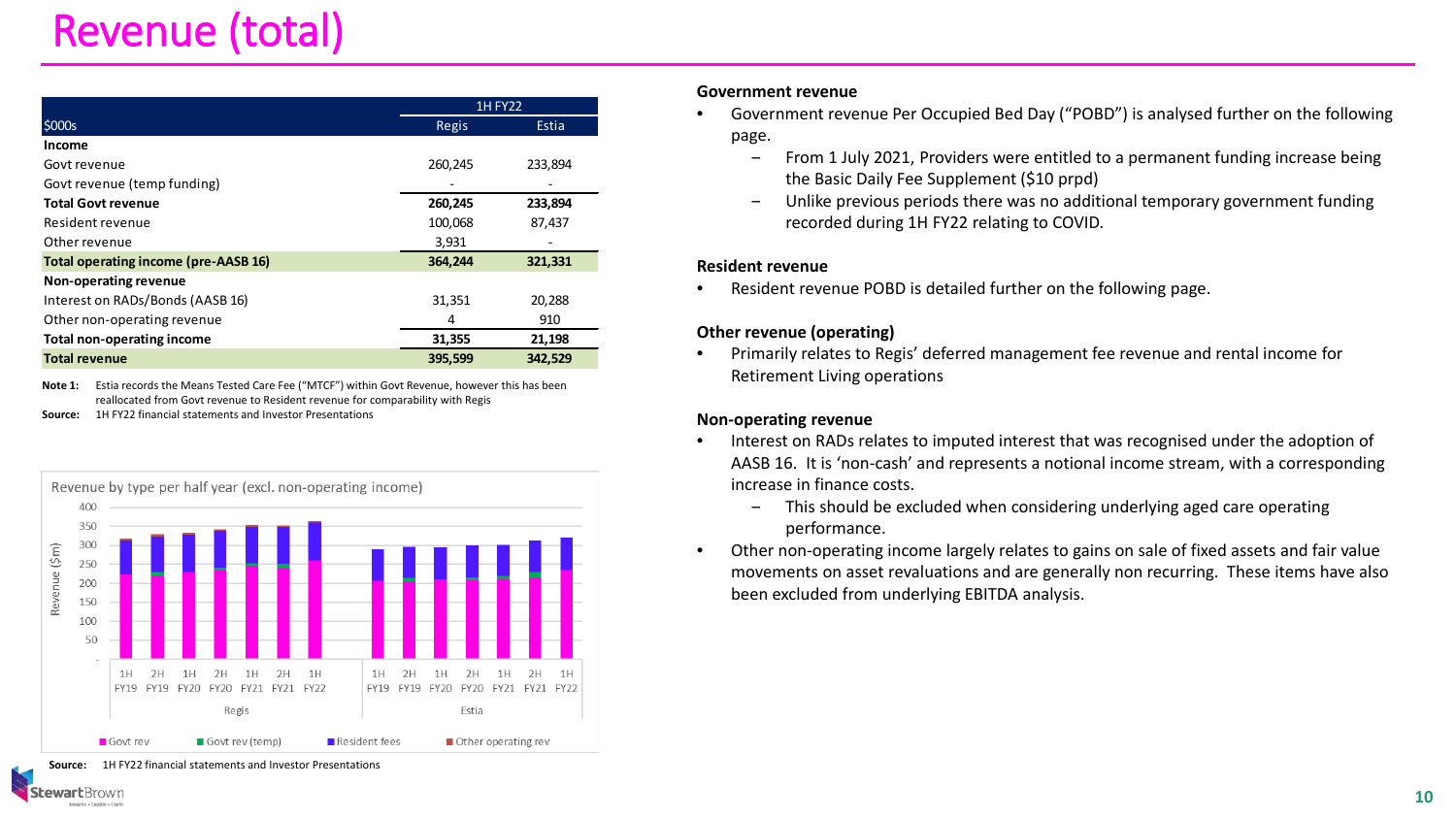### Revenue per occupied bed day ("POBD")



- **Note 1:** Govt revenue POBD shown above excludes both the temporary govt funding and COVID funding/grants
- **Note 2**: We assume this represents residential aged care only (i.e. excludes Home Care, CHSP and other Govt funding)
- **Note 3:** Regis 2H FY21 revenue POBD = Back calculated based on Govt Revenue for half (excluding all temporary funding and excluding the \$5.4m received in Apr-21 (Temporary Support Payment) divided by bed days in the 2H
- **Note 4**: Regis' 2H FY20 data estimated as Regis only provided 1H and full year data

• Variations in Govt revenue POBD (after COPE)

- **Note 5:** For Estia, MTCF reallocated from Govt to Resident, for purposes of consistency with Regis
- **Note 6:** BDF Supplement (\$10prpd) included within Govt revenue for 1H FY22
- **Source:** Historical Investor Presentations

#### **Key observations**

• The chart above presents half yearly govt revenue POBD excluding all forms of temporary funding. It does include the additional \$10prpd BDF Supplement that commenced on 1 July 2021.

|    |                  | Regis         | Estia  |
|----|------------------|---------------|--------|
|    | <b>2H FY21</b>   | 209.29        | 208.56 |
|    | add: COPE (1.1%) | 2.30          | 2.29   |
|    | add: BDF supp    | 10.00         | 10.00  |
|    | Other items      | $\sqrt{2.49}$ | 1.44   |
| et | <b>1HFY22</b>    | 219.10        | 222.30 |

- ‒ resident profile with Supported residents' Accommodation Supplements being a subset of Government funding
- ‒ Increase in Homes that qualified for Significant Refurbishment funding
- ‒ acuity changes

can be impacted by changes in:

‒ Additional Services (average rate and penetration)



**Note 1:** Regis 2H revenue POBD = Estimated in light of 1H and full year revenue (assumed even weighting between 1H and 2H), on the basis that occupied bed days is not materially different between 1H and 2H

**Note 2**: Estia resident revenue POBD has been adjusted to recognise the MTCF on a basis comparable with Regis **Source:** Historical Investor Presentations

#### **Key observations**

- The maximum Basic Daily Fee increased by 1.6% to \$53.56 on 1 Sep 2021; previously \$52.71 (from 1 Mar 2021), which partly contributes towards the uplift in resident revenue in 1H FY22 vs 2H FY21.
- Of the reported increases in resident revenue POBD, the increase attributable to the indexation increase in the BDF was:
	- ‒ **Regis**: 65% of their \$1.30 POBD increase
	- ‒ **Estia**: 30% of their \$2.86 POBD increase
- The MPIR has seen minimal change over the last two half year periods so has not been a significant factor in the resident revenue POBD movement.
- As the number of DAP/Combination RAD/DAP payers continue to increase, the increased daily accommodation payments continues to have an upwards effect on the portfolio resident revenue POBD.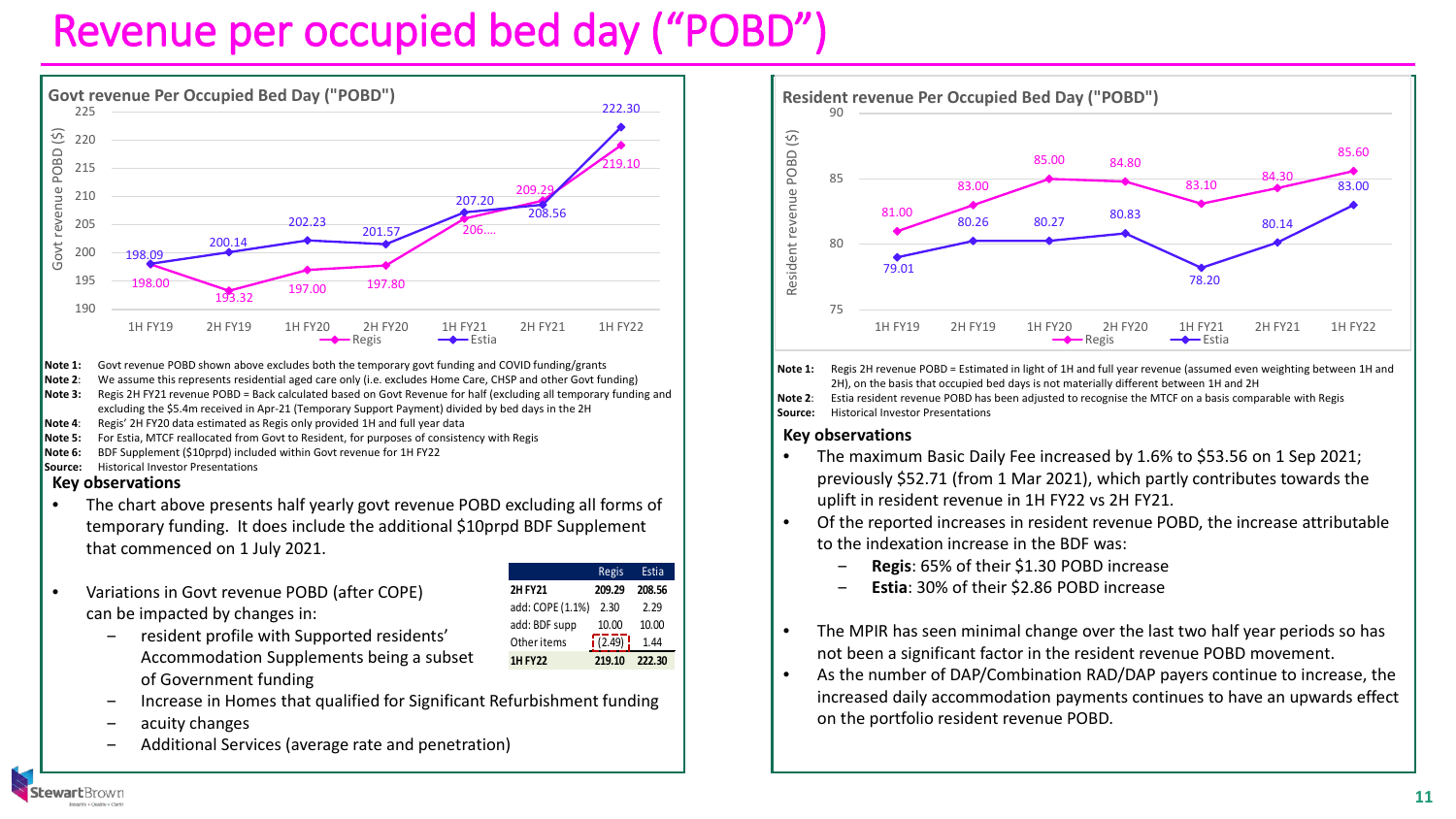### Operating expenses

|                                 | Regis          |              | Estia          |                |
|---------------------------------|----------------|--------------|----------------|----------------|
| \$000s                          | <b>1H FY21</b> | $1H$ FY $22$ | <b>1H FY21</b> | <b>1H FY22</b> |
| <b>Operating rev</b>            | 353,081        | 364,244      | 300,925        | 321,331        |
| <b>Expenses</b>                 |                |              |                |                |
| Staff expenses                  | 249,811        | 259,996      | 225,119        | 234,207        |
| Resident care expenses          | 22,814         | 25,701       | 35,229         | 30,241         |
| Admin expenses                  | 19,327         | 21,716       | 8,893          | 13,299         |
| Occupancy expenses              | 10,625         | 12,005       | 12,491         | 10,285         |
| <b>Operating expenses</b>       | 302,577        | 319,418      | 281,732        | 288,032        |
| Depreciation                    | 22,429         | 20,821       | 20,340         | 21,726         |
| Impairment loss                 |                |              | 796            |                |
| Class action                    |                |              | 11,675         |                |
| Amort, of bed licences          |                | 20,346       |                | 20,116         |
| <b>Total expenses</b>           | 325,006        | 360,585      | 314,543        | 329,874        |
| Key expenses as % of Op Revenue |                |              |                |                |
| Staff exp                       | 70.8%          | 71.4%        | 74.8%          | 72.9%          |
| Resident care                   | 6.5%           | 7.1%         | 11.7%          | 9.4%           |
| Admin exp                       | 5.5%           | 6.0%         | 3.0%           | 4.1%           |
| Occupancy exp                   | 3.0%           | 3.3%         | 4.2%           | 3.2%           |
| Op exp as % of op. rev          | 85.7%          | 87.7%        | 93.6%          | 89.6%          |

**Note 1:** Expenses as a % of Operating revenue = expense category divided by adjusted operating revenue

**Note 2:** Operating revenue has been presented for illustrative purposes only, for the purposes of calculating the key metrics in the table above

**Source:** Historical financial reports

|                                       | <b>Regis</b>   |                |           |                | Estia |  |
|---------------------------------------|----------------|----------------|-----------|----------------|-------|--|
|                                       | <b>1H FY21</b> | <b>1H FY22</b> | 1H FY21   | <b>1H FY22</b> |       |  |
| <b>Funded bed days</b>                | 1,164,842      | 1,167,834      | 1,030,359 | 1,036,924      |       |  |
| Expense per funded bed day            |                |                |           |                |       |  |
| Staff expenses                        | 214            | 223            | 218       | 226            |       |  |
| Resident care expenses                | 20             | 22             | 34        | 29             |       |  |
| Sub-total                             | 234            | 245            | 253       | 255            |       |  |
| Admin expenses                        | 17             | 19             | 9         | 13             |       |  |
| Occupancy expenses                    | 9              | 10             | 12        | 10             |       |  |
| Op expenses per bed day               | 260            | 274            | 273       | 278            |       |  |
| % change in Expense POBD              |                |                |           |                |       |  |
| Staff exp                             | n/a            | 3.8%           | n/a       | 3.4%           |       |  |
| Resident care                         | n/a            | 12.4%          | n/a       | (14.7%)        |       |  |
| <b>Sub-total Staff &amp; Resident</b> | n/a            | 4.5%           | n/a       | 0.9%           |       |  |
| Admin exp                             | n/a            | 12.1%          | n/a       | 48.6%          |       |  |
| Occupancy exp                         | n/a            | 12.7%          | n/a       | (18.2%)        |       |  |
| Op exp per bed day growth             | n/a            | 5.3%           | n/a       | 1.6%           |       |  |

**Note 1:** Expense per funded bed day = \$value of expense as noted in the table opposite, divided by bed days for the period **Source:** Historical financial reports

#### **Overview**

- 1H FY22 operating expenses Per Occupied Bed Day (POBD) continued to increase at rates that exceed CPI or Enterprise Agreement increases, versus 1H FY22.
- Providers continue to face increased costs associated with the ongoing COVID management (infection control, additional staffing)
- It is understood that Estia has reallocated insurance premiums (average \$2.1m per period in FY21) from Occupancy expenses to Administrative expenses. **<sup>12</sup>**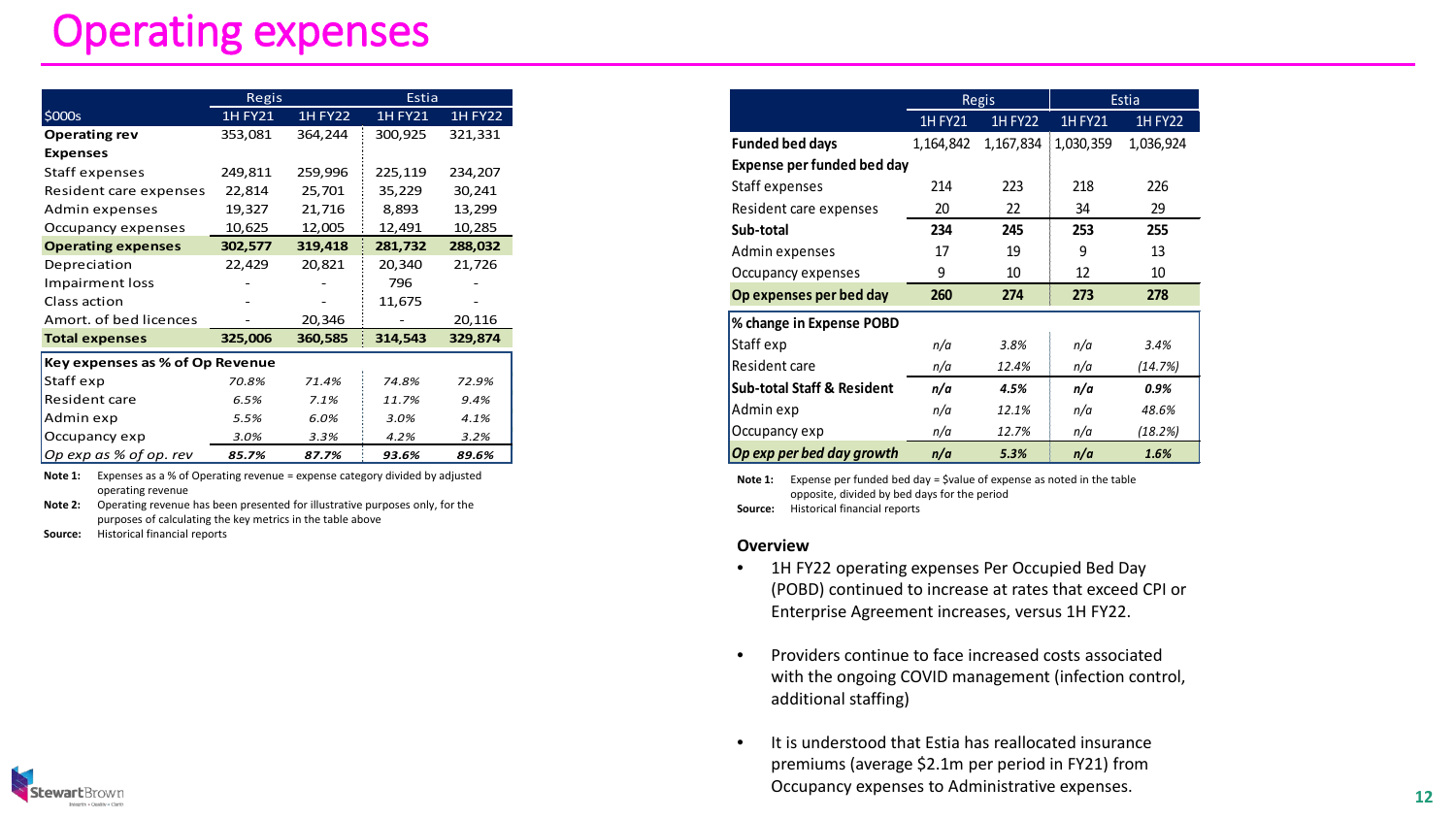### EBITDA per bed (annualised)



**Avg Underlying EBITDA per Place (annualised)**

**Note 1:** Per bed data above = Average Reported Underlying EBITDA divided by average number of beds, annualised

- **Note 2:** Average Reported Underlying EBITDA = Reported Underlying EBITDA for six month period, adjusted for nonoperating, non-recurring items (see Appendix for further details), multiplied by two to represent annualised EBITDA
- **Note 3:** Average beds (or places) = Simple average of opening and closing operational places for each half year
- **Source: 1H** FY22 financial reports and historical investor presentations

#### **Overview**

- Regis and Estia reported an annualised underlying EBITDA per bed of \$9,700 and \$10,700 respectively (1H FY22 reported results, annualised on a simple basis). See Appendix 2 for details
	- ‒ This includes COVID costs for both Providers, to allow a like-for-like comparison
- Reported results were favourably impacted by the new BDF Supplement of \$10 prpd which took effect from 1 July 2021
	- ‒ This supplement should improve EBITDA per place by up to \$3,650 per annum

#### **Additional comments**

- The ongoing impact of an unsustainable funding model with revenue indexation being less than expense escalation means that margins and profitability continue to erode.
- The results for four of the last six half year periods have been underpinned by temporary additional funding by the Government. The temporary Government COVID / ACRC funding provided in previous periods did not occur in the 1H FY22 period and has not been budgeted to continue in the Federal Budget. Some of the additional costs however will continue.
- The sector is waiting on further detail regarding some of the key reforms flagged in the ACRC. Additional costs are a given and it is hoped that these additional costs will be more than covered by additional funding to encourage future investment.
- The key reforms include the impending transition from the ACFI model to AN-ACC and also the funding outcome when the Independent Hospital and Aged Care Pricing Authority is responsible for price setting. It recommends pricing but the Government makes the ultimate decision.
- The other key reform is minimum staffing hours which will have cost implications.

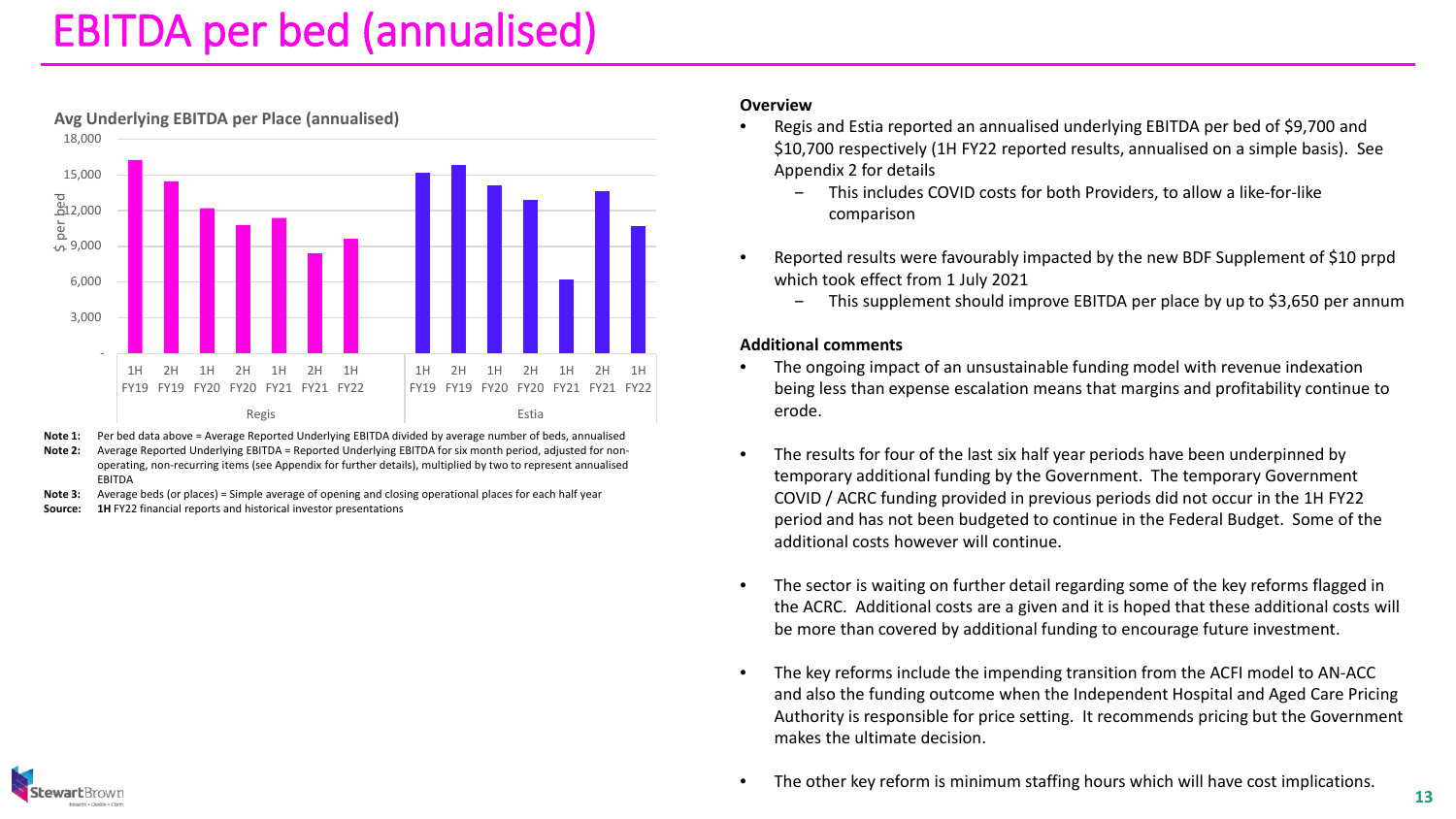| 1) | <b>Executive summary</b>     | 3         |
|----|------------------------------|-----------|
| 2) | <b>Financial information</b> | <b>10</b> |
| 3) | <b>Resident profile</b>      |           |
|    | • Profile at period end      | 15        |
| 4) | <b>Balance sheet</b>         | 17        |
| 51 | <b>Appendix</b>              | 20        |

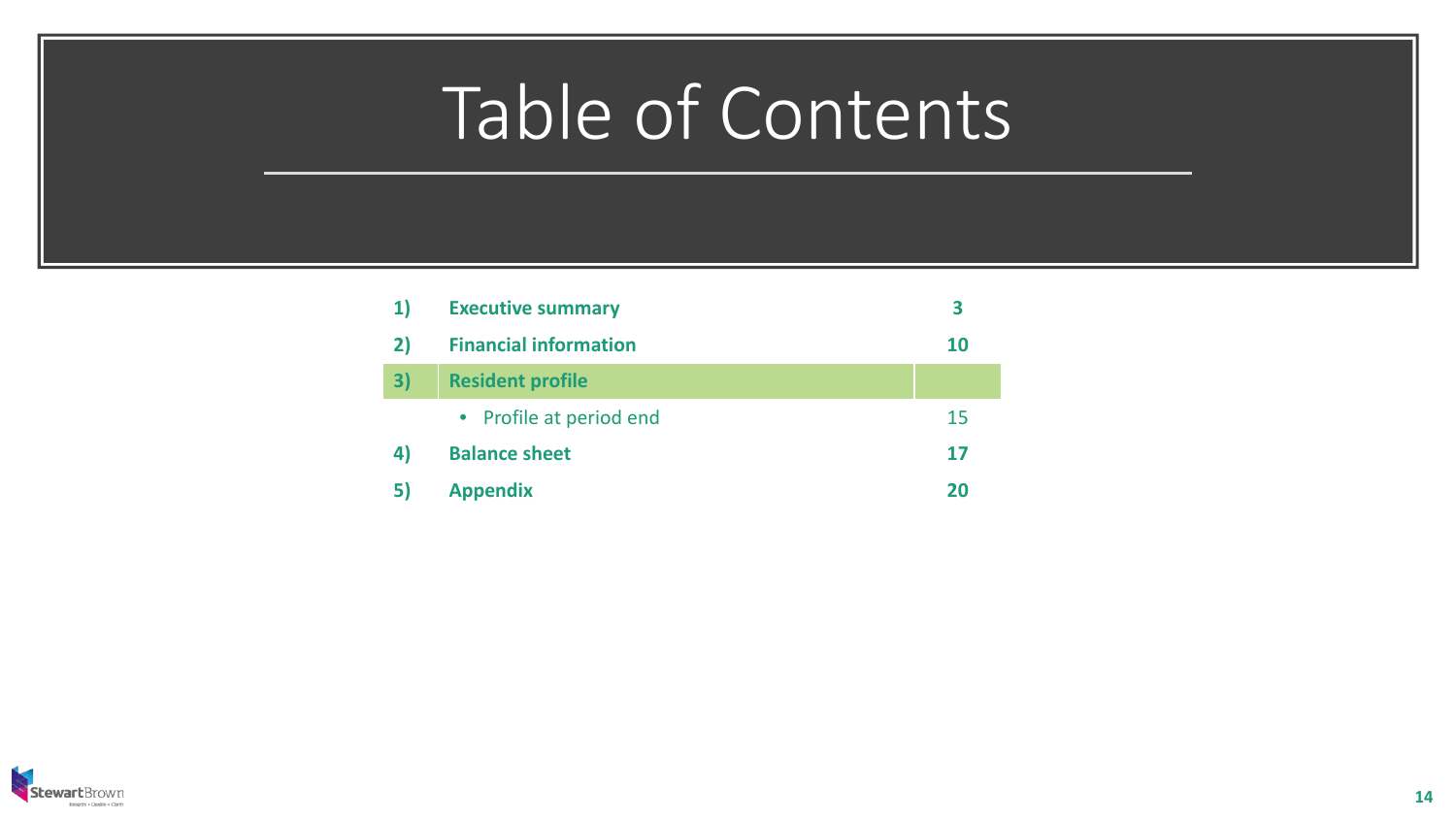### Resident profile

|                         | Regis    |          | Estia    |          |
|-------------------------|----------|----------|----------|----------|
|                         | $Jun-21$ | $Dec-21$ | $Jun-21$ | $Dec-21$ |
| <b>Resident profile</b> |          |          |          |          |
| <b>RAD</b>              | 1,790    | 1,753    | 1,498    | 1,461    |
| Combination RAD/DAP     | 1,100    | 1,135    | 638      | 659      |
| <b>DAP</b>              | 265      | 269      | 634      | 687      |
| Supported               | 2,823    | 2,807    | 2,583    | 2,499    |
| Other                   | 64       | 92       | 11       | 9        |
| Respite                 | 303      | 348      | 383      | 321      |
| <b>Total residents</b>  | 6,345    | 6,404    | 5,747    | 5,636    |

**Source: 1H** FY22 investor presentations

#### **Split of non-supported residents at period end**



**Note 1:** Given the varying disclosure between providers regarding incoming resident profile, the chart above presents the portfolio mix of non-supported residents by RAD, Combination RAD/DAP and DAP residents

**Source:** Historical investor presentations

#### **Regis**

• Regis reported an increase of 59 residents between Jun-21 (6,345) and Dec-21 (6,404) which was largely driven by respite residents (45 increase) that was offset by a decline in supported residents, with non-supported residents being broadly similar (although RAD payers declined)

#### **Estia**

• Although the number of residents fell by 111 between Jun-21 (5,747) and Dec-21 (5,636), this was due to declines in supported and respite residents that were partly offset by an increase in DAP payers (53 increase).

#### **Resident profiles (non-supported residents)**

- Different resident profiles produce different outcomes in terms of revenue, EBITDA and cashflow. The most critical impact is the number of lump sum equivalent accommodation payers (i.e. RAD and RAD component of Combinations) as cashflow is traded for revenue / EBITDA.
- The trend from lump sum accommodation payers (RAD and partial RAD) to daily (DAP) continues. This is an industry trend however variations exist based on location (full RAD payers less common in lower median house price areas) and sales and marketing approaches.
- There are variations in how residents are recorded on entry and only Estia provide detail on profile 'switches'. Trends for individual providers are more relevant.
- Regis' total portfolio RAD resident numbers declined by c3.3% over 12 months. This is on resident turnover of only c37% indicating the proportion of incoming residents paying a RAD is much lower. Regis has been able to limit the impact with a corresponding increase in Combos which pay approximately 50% as a RAD.

#### **Potential implications**

• While there is an incremental revenue and EBITDA benefit, the resultant RAD cash outflows from a changing resident profile continues to put pressure on balance sheets. There are covenant limitations that will restrict how much of a Provider's RAD pool can be debt financed. This is a broader industry issue rather than specific to the listed operators given their relatively low levels of debt / access to capital.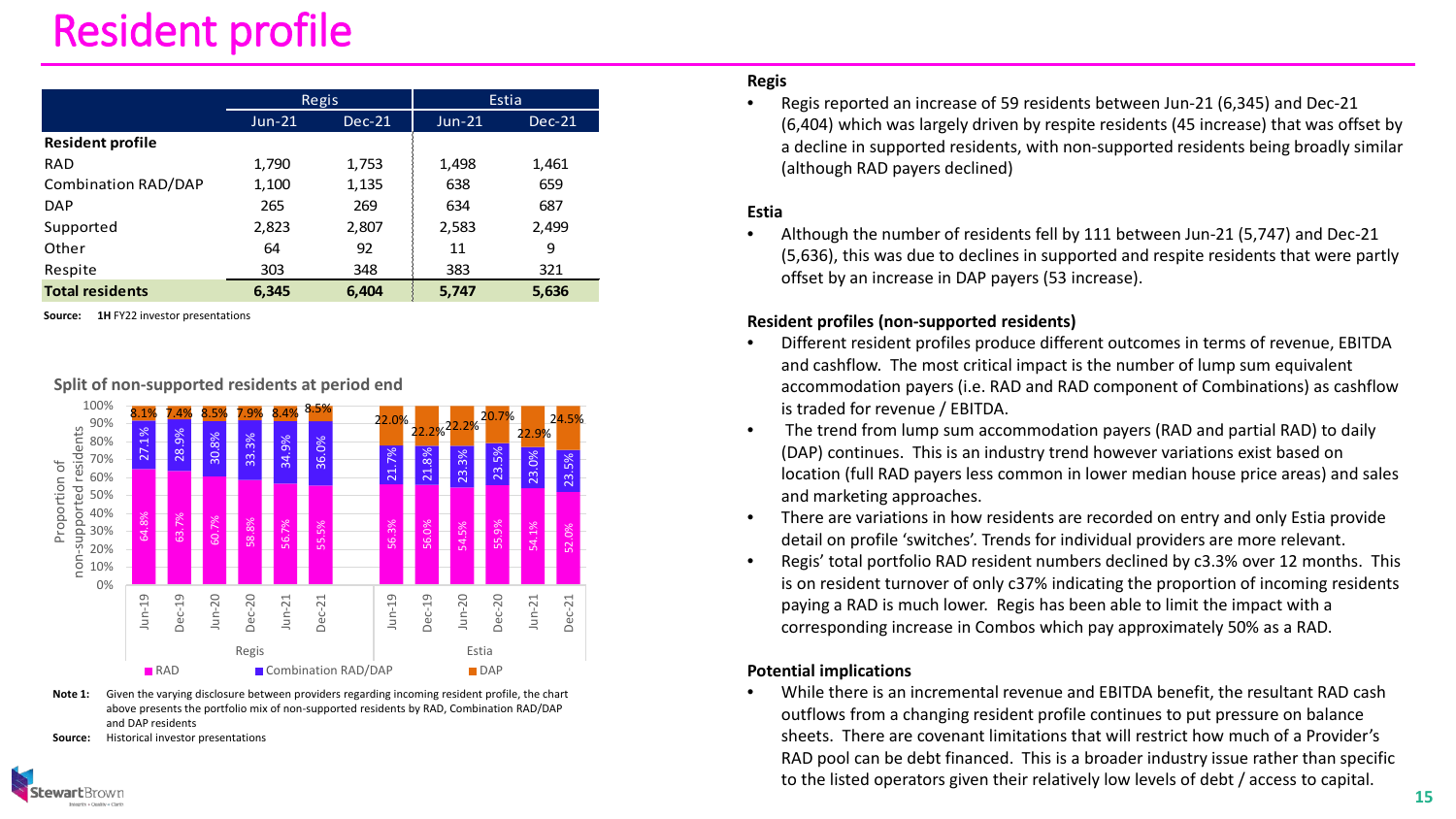| $\mathbf{1}$ | <b>Executive summary</b>     |           |
|--------------|------------------------------|-----------|
| 2)           | <b>Financial information</b> | <b>10</b> |
| 3)           | <b>Resident profile</b>      | 15        |
| 4)           | <b>Balance sheet</b>         |           |
|              | • RAD liabilities            | 17        |
|              | • PP&E and intangible assets | 18        |
| 5)           | <b>Appendix</b>              | 20        |

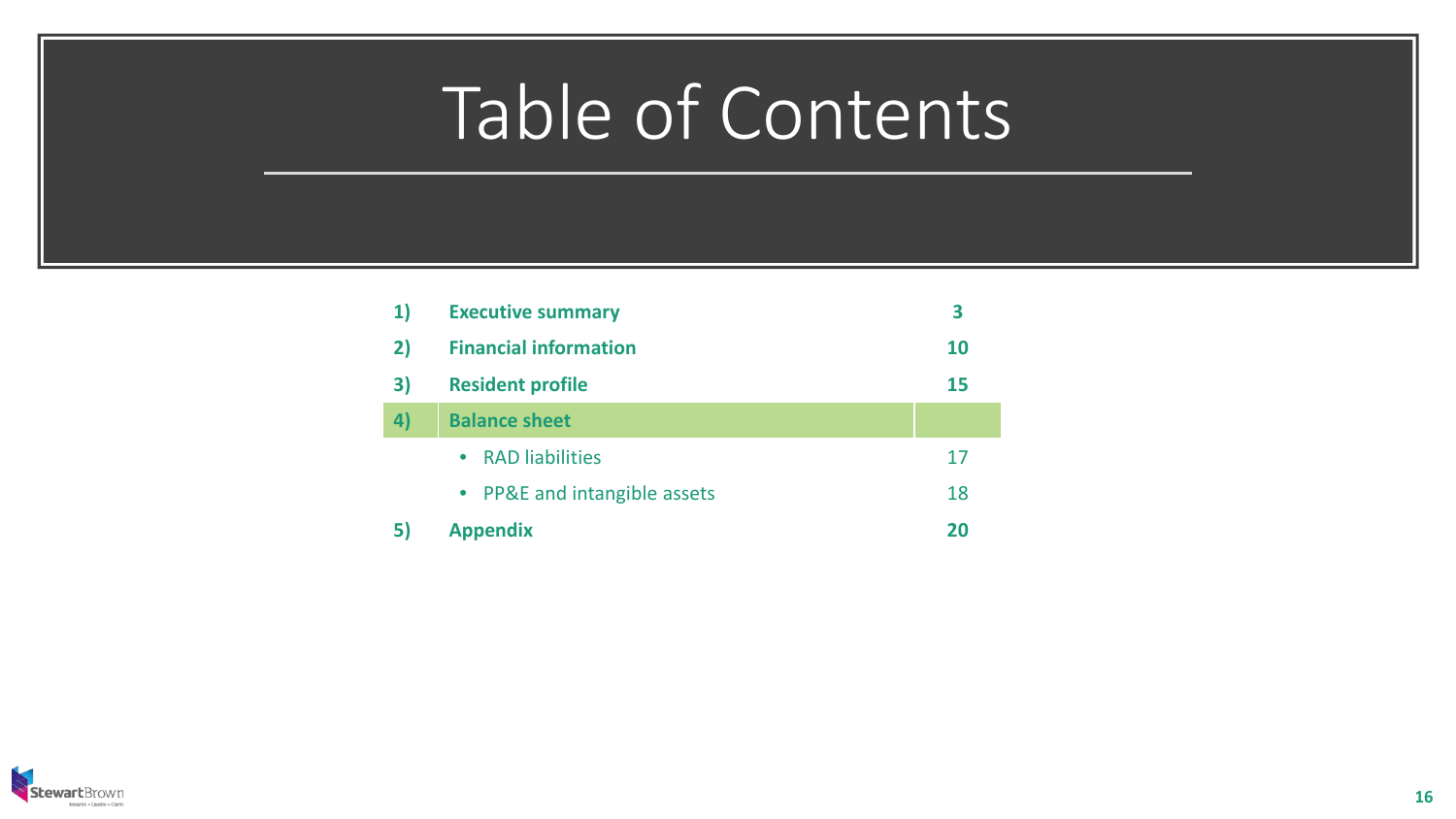### RAD liabilities

|                            |                 | As at 31 Dec 2021 |       |
|----------------------------|-----------------|-------------------|-------|
|                            |                 | Regis             | Estia |
| <b>RAD</b> liabilities     |                 |                   |       |
| RAD liability              | $[\$m]$         | 1,084.4           | 769.5 |
| Probate                    | [\$m]           | 147.9             | 116.7 |
| <b>Total RAD liability</b> | $[\mathsf{5m}]$ | 1,232.3           | 886.2 |
| # RADs held                | [#]             | 2,826             | 2,670 |
| Avg RAD held               | [\$000]         | 436               | 332   |

**Source: 1H** FY22 financial reports and investor presentations

Note 1: Regis # RADs held is a weighted RAD equivalent; it is assumed that Estia # RADs held includes combos without any weighting. Consequently the average RAD held is not directly comparable.



**Source: 1H** FY22 financial reports and investor presentations

rartBrowr

#### **Regis**

- As noted in previous reports, Regis has seen a decline in net RAD cash inflows following the cessation of its development program since Sep-18
- Regis net cash inflow in 2H FY21 however was positively impacted by a significant increase in Combination RAD/DAP and RAD payers.
	- ‒ Positive RAD cashflows have continued into 1H FY22
- Regis reported a \$44m increase in net RAD cash flow during 1H FY22, which was associated with:
	- ‒ Existing RAD payers: \$32.1m uplift
	- ‒ Increase in probate liability: \$11.9m

#### **Estia**

- Estia's RAD liability at 31 Dec 2021 (\$886.2m) was \$22.3m higher than 30 June 2021 (\$863.9m) due to movements in:
	- ‒ Probate: \$13.9m (or 62% of the \$22.3m increase) was attributable to higher Probate liabilities
	- ‒ New homes / closures: Net RAD's on new homes / closures was \$4.5m
	- ‒ Mature homes: Given the above RAD cash flows for mature homes (after probate movements) were only marginally positive. Factors affecting this movement include:
		- **C**cupancy
		- changes in resident profile (non supported v supported)
		- change in the current resident profile, with an increase in DAP payers
		- pricing (relative to outgoing residents)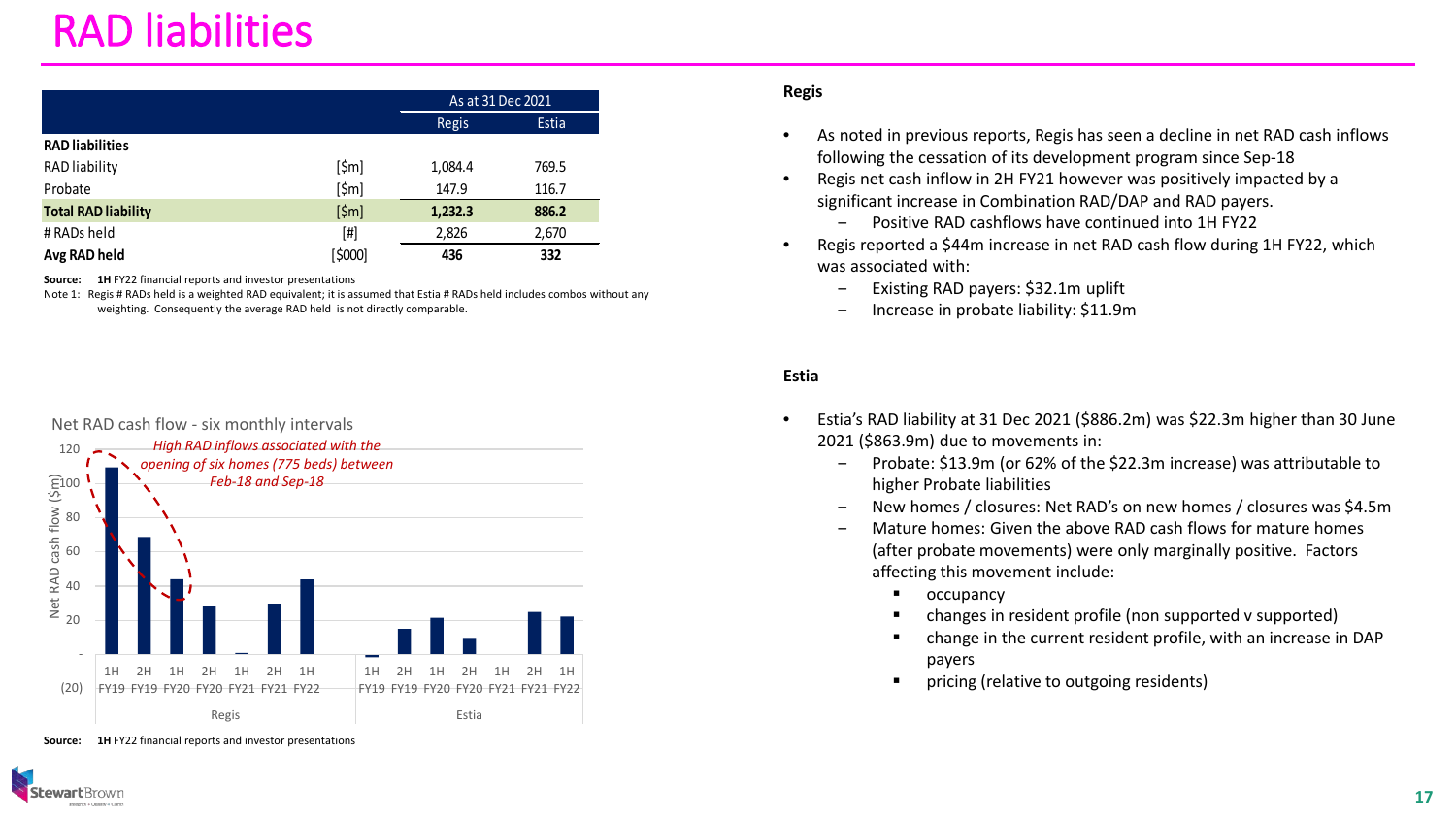### RAD liabilities – Pricing



**Note 1:** Avg portfolio RAD = RAD liability divided by number of RADs held (Regis and Estia) **Source:** Historical investor presentations

#### **Probate as a % of Total RAD liabilities**



#### **Regis**

- Regis reported a marginal increase (i.e. < 1%) in average RADs in 2H FY21 (\$462k) vs 1H FY21 (\$459k), however this was c. 2.9% lower than 1H FY19. 1H FY19 would have included a higher proportion of new rooms flowing from its previous development programme.
- Contrary to common perception, RAD pricing has not closely correlated to property price growth over the short term as other factors influence pricing and occupancy pressure has become a factor in recent times.

#### **Estia**

• Estia's average incoming RAD in 1H FY22 was broadly consistent with 2H FY21, however these were c. 3% higher than previous periods. The opening of the Blakehurst (NSW) home (average incoming RADs higher) would have helped contribute towards this increase.

#### **Probate – Background**

- It is common across the industry for RAD amounts not to be paid out until a copy of Probate has been received
	- This protects the Provider from the risk of inadvertently paying the RAD to the wrong person
	- In addition however there is a positive cashflow impact due to the deferral of the payment (which does come at a cost as interest is payable on deferred amounts).
- Both Providers reported an increase in probate (both in \$value and % terms of the total RAD balance, noting:
	- ‒ **Regis**: \$11.9m increase in probate between Jun-21(\$136m) and Dec-21
	- ‒ **Estia**: \$13.9m increase in probate since Jun-21, and equates to 13.2% of the total RAD liability as at Dec-21 (i.e. \$116.7m out of \$886.2m)

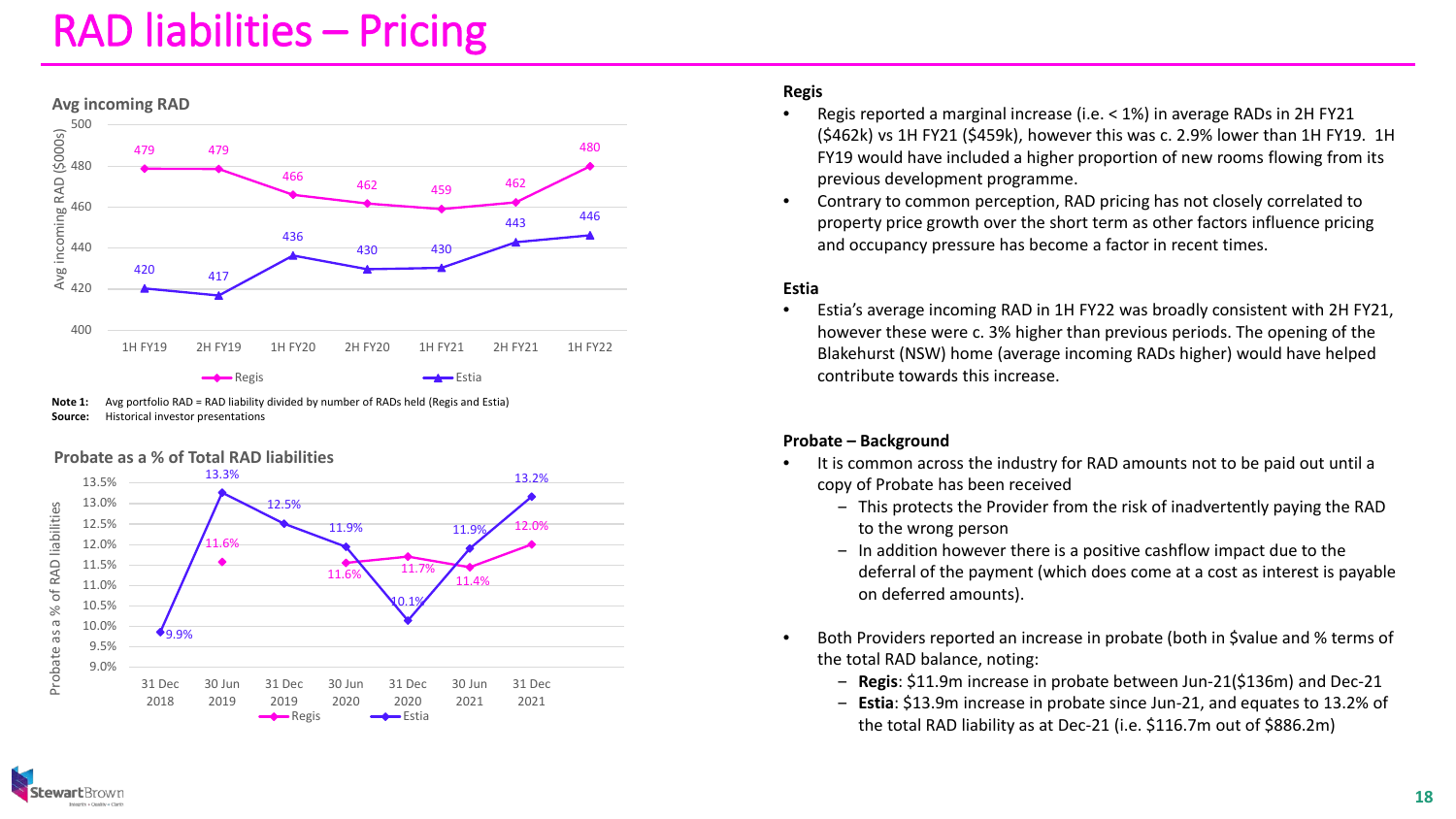| 1) | <b>Executive summary</b>                            | 3  |
|----|-----------------------------------------------------|----|
| 2) | <b>Financial information</b>                        | 10 |
| 3) | <b>Resident profile</b>                             | 15 |
| 4) | <b>Balance sheet</b>                                | 17 |
| 5) | <b>Appendix</b>                                     |    |
|    | Glossary                                            | 20 |
|    | <b>Reconciliation of NPBT to Underlying EBITDA</b>  | 21 |
|    | Detailed P&L and Summary Balance Sheet<br>$\bullet$ | 22 |
|    | <b>Cash flow statement</b><br>$\bullet$             | 23 |

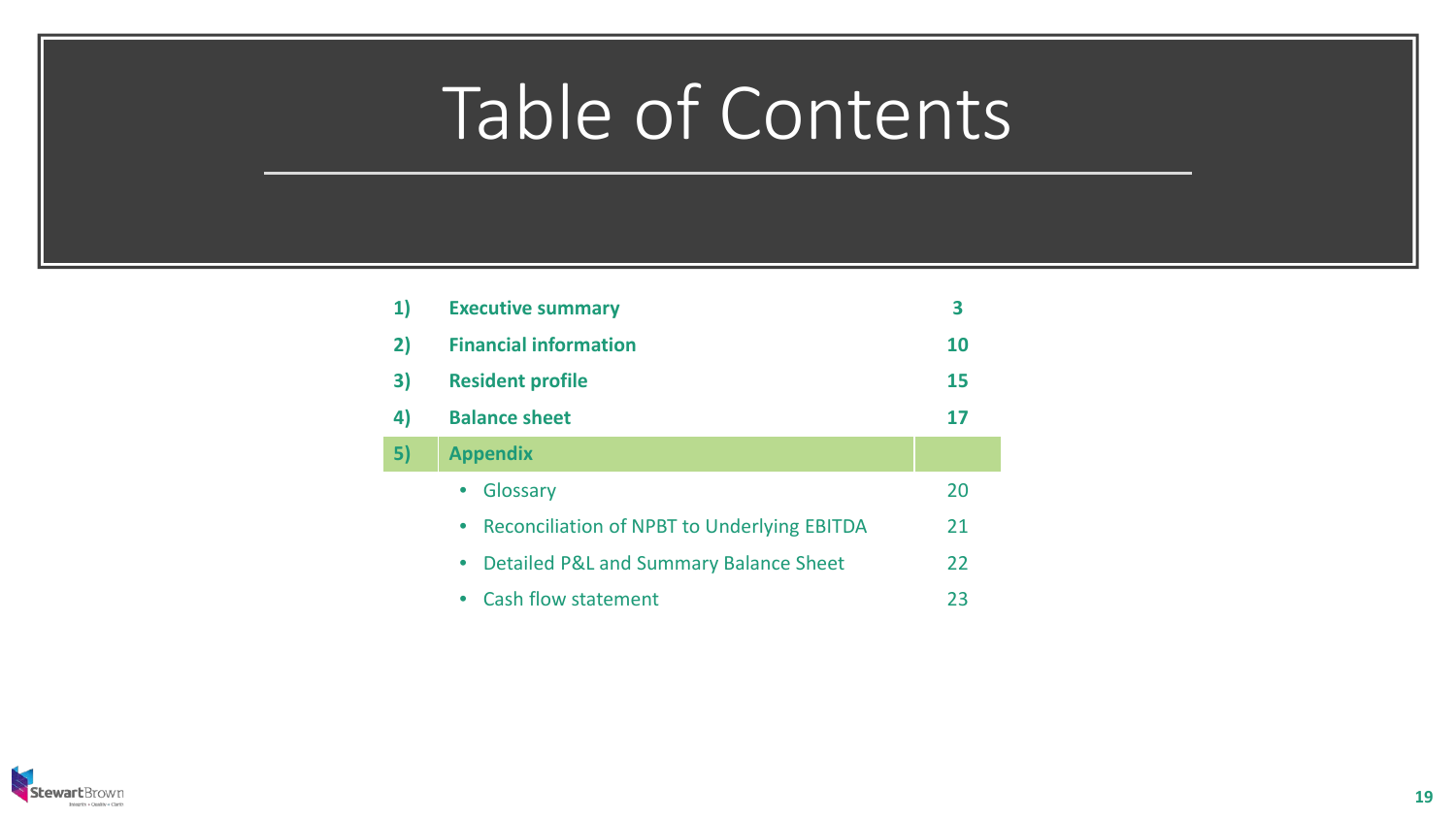### Appendix 1: Glossary

StewartBrown

Integrity + Quality + Clarity

|                    | <b>Definition</b>                                                                                   |
|--------------------|-----------------------------------------------------------------------------------------------------|
| AASB               | Australian Accounting Standards Board                                                               |
| AASB <sub>16</sub> | Australian accounting standard titled, Leases                                                       |
| <b>ACAR</b>        | Aged Care Approvals Round                                                                           |
| <b>ASX</b>         | Australian Securities Exchange                                                                      |
| <b>BDF</b>         | <b>Basic Daily Fee</b>                                                                              |
| Cash               | Cash and cash equivalents                                                                           |
| CGU                | <b>Cash Generating Unit</b>                                                                         |
| <b>DAP</b>         | Daily Accommodation Payment                                                                         |
| Debt               | Loans and borrowings excluding resident loans (RADS, accommodation<br>bonds and ILU resident loans) |
| <b>EBITDA</b>      | Earnings before interest, taxes, depreciation and amortisation                                      |
| <b>EBITDAR</b>     | EBITDA and before rent expense                                                                      |
| EBT                | Earnings before taxation                                                                            |
| EV                 | <b>Enterprise Value</b>                                                                             |
| <b>FYxx</b>        | Financial year ended 30 June 20xx (e.g. FY21, represents the financial year<br>ended 30 June 2021)  |
| ILU                | Independent Living Unit                                                                             |
| <b>MTCF</b>        | <b>Means Tested Care Fee</b>                                                                        |

|                          | <b>Definition</b>                                                                                                                                                                 |
|--------------------------|-----------------------------------------------------------------------------------------------------------------------------------------------------------------------------------|
| <b>NPBT</b>              | Net Profit Before Tax                                                                                                                                                             |
| <b>RAD</b>               | Refundable Accommodation Deposit                                                                                                                                                  |
| <b>PA</b>                | <b>Provisionally Allocated</b>                                                                                                                                                    |
| <b>POBD</b>              | Per occupied bed day                                                                                                                                                              |
| <b>PPE</b>               | Personal protective equipment                                                                                                                                                     |
| PP&E                     | Property, plant & equipment                                                                                                                                                       |
| prpd                     | Per resident, per day                                                                                                                                                             |
| <b>RC</b>                | Royal Commission                                                                                                                                                                  |
| <b>ROA</b>               | <b>Return on Assets</b>                                                                                                                                                           |
| <b>RV</b>                | <b>Retirement Village</b>                                                                                                                                                         |
| <b>Underlying EBITDA</b> | EBITDA excluding the impact of non-recurring items and transactions that<br>do not directly influence the underlying operations and delivery of<br>residential aged care services |
|                          | This definition represents StewartBrown's view, as set out in the<br>Reconciliation of NPBT to Underlying EBITDA within the Appendix                                              |
| <b>WIP</b>               | Work in progress                                                                                                                                                                  |
| 1H                       | Six month period, 1 July to 31 December, inclusive                                                                                                                                |
| 2H                       | Six month period, 1 January to 30 June, inclusive                                                                                                                                 |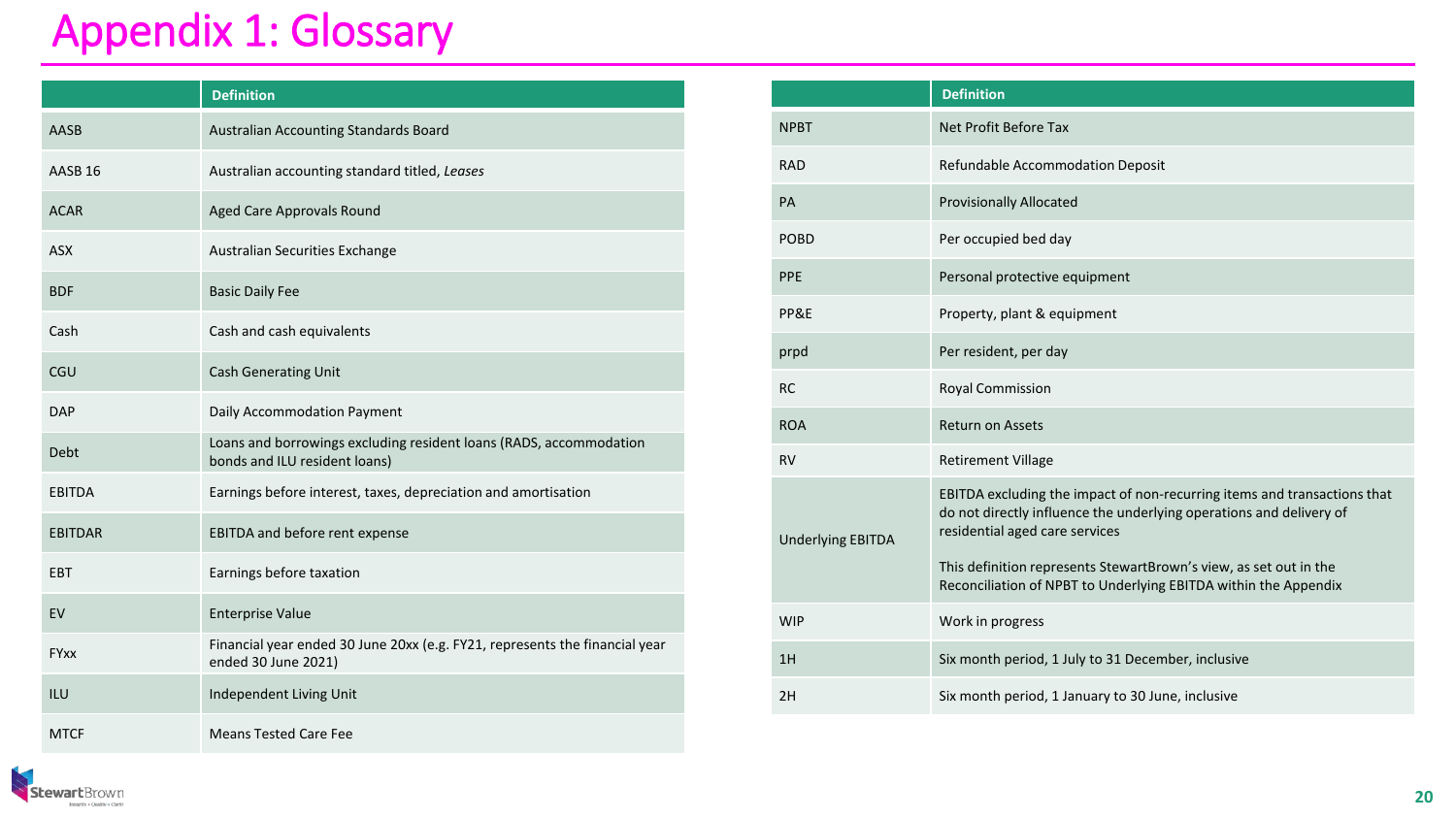### Appendix 2: Reconciliation of NPBT to Reported Underlying EBITDA

|                                                         | <b>1H FY22</b> |              |
|---------------------------------------------------------|----------------|--------------|
| \$000s                                                  | Regis          | Estia        |
| <b>NPBT</b>                                             | (5, 132)       | (11,059)     |
| Add: Net finance cost                                   | 35,670         | 23,714       |
| Add: Depreciation                                       | 20,821         | 21,726       |
| Less: Imputed interest on RADs (AASB 16)                | (31, 351)      | (20, 288)    |
| Add: Bed licence amortisation                           | 14,300         | 20,116       |
| <b>EBITDA (pre impairment and AASB 16)</b>              | 34,308         | 34,209       |
| Mgmt adjustments (excl. impairment)                     |                |              |
| Net loss from homes in ramp up                          |                | 204          |
| Other gains/losses                                      |                | <u>(910)</u> |
| COVID-19 expenses                                       | 4.476          |              |
| Total mgmt adjustments (excl. impairment)               | 4,476          | (706)        |
| <b>EBITDA (Underlying per mgmt, excl. AASB 16)</b>      | 38,784         | 33,503       |
| <b>Our adjustments</b>                                  |                |              |
| less: Variations to management adjustments              | (4, 476)       | (204)        |
| <b>Underlying EBITDA</b>                                | 34,308         | 33,299       |
| <b>Opening Places</b>                                   | 7,121          | 6,289        |
| <b>Closing Places</b>                                   | 7,059          | 6,163        |
| Avg for period                                          | 7,090          | 6,226        |
| Avg Underlying Reported EBITDA per Place (\$ per Place) |                |              |
| Avg Underlying reported EBITDA (mgmt) - annualised      | 10,940         | 10,762       |
| Avg Underlying reported EBITDA (our view) - annualised  | 9,678          | 10,697       |

**Note 1:** Management identified adjustments as noted in each Provider's respective Investor Presentations

**Note 2:** Avg places represent the simple average for the period

**Note 3:** Avg underlying reported EBITDA = Underlying EBITDA divided by Avg number of places for period, multiplied by two, given that EBITDA represents 6 months earnings

**Source:** 1H FY22 Financial Reports and historical investor presentations

#### **Overview**

- Outlined opposite is a reconciliation of NPBT to Reported Underlying EBITDA, noting earnings adjustments identified by each respective Provider.
- Underlying earnings in the current environment is somewhat subjective due to the considerable impact of COVID 19. A smaller number of one-off items have been identified by management and include:
	- ‒ **Net loss from homes in ramp up (Estia only)**: relates to additional costs incurred as new homes (i.e. Blakehurst) ramp ups from opening and the modest costs associated with closing two VIC sites (Prahran and Keilor). As opening new homes occurs regularly (albeit less frequently given the operating/funding environment), but could be argued it is a common part of developing, building and managing an aged care home
	- ‒ **Other gains (Estia only)**: These relate to gain on sale of assets
	- ‒ **COVID-19 expenses (Regis only)**: These relate to additional COVID related expenses incurred during 1H FY22 to manage the homes. Part of these costs are expected to be recovered through funding applications, with this income expected in 2H FY22. For comparability purposes between the two providers, we have adjusted Regis' COVID expenses to present a like-for-like comparison of EBITDA (i.e. both including COVID expenses)

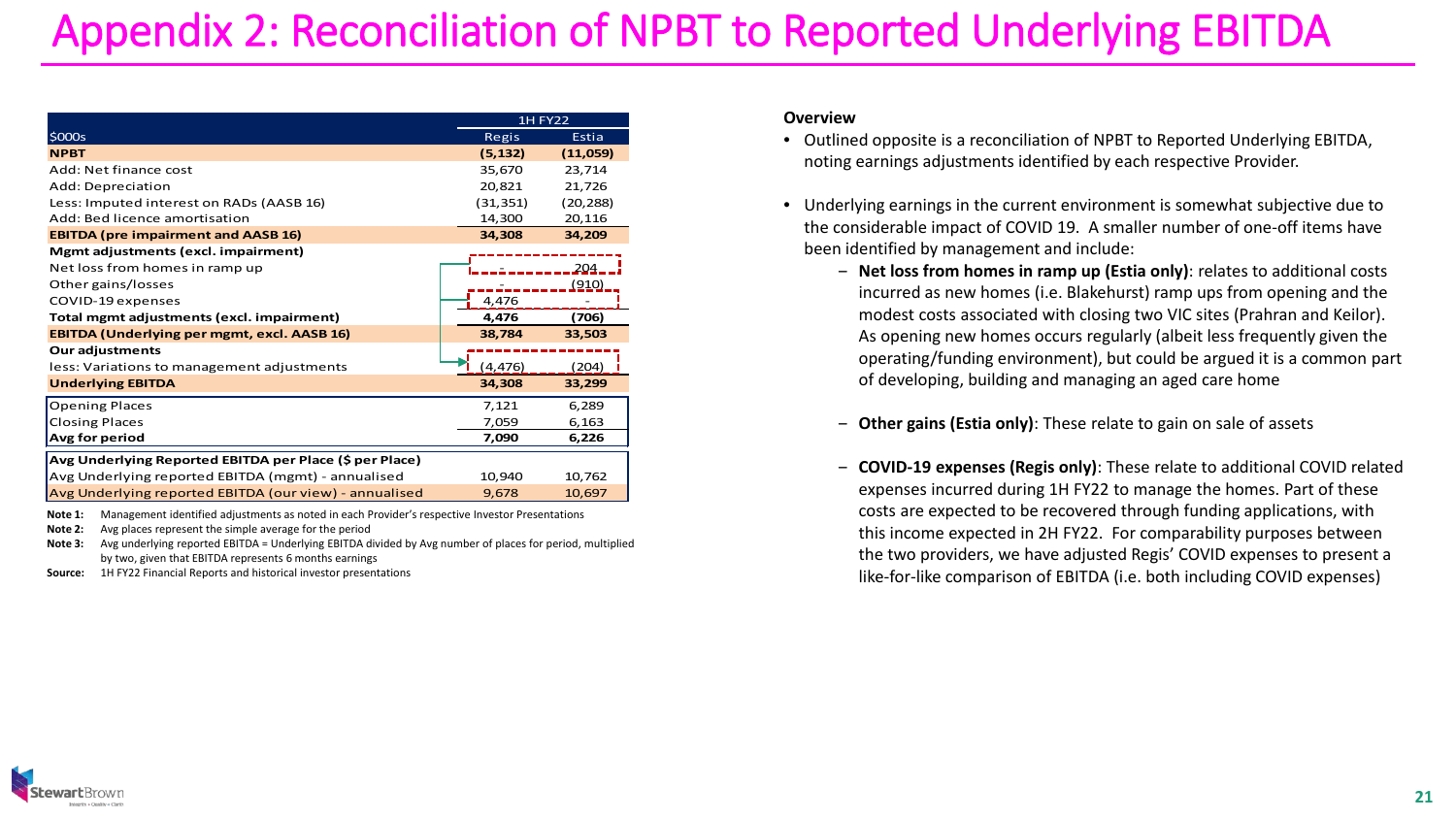### Appendix 3: Detailed P&L and Summary Balance Sheet

|                                      | <b>1H FY22</b> |            |
|--------------------------------------|----------------|------------|
| \$000s                               | Regis          | Estia      |
| Income                               |                |            |
| Govt revenue                         | 260,245        | 233,894    |
| Govt revenue (temp funding)          |                |            |
| <b>Total Govt revenue</b>            | 260,245        | 233,894    |
| Resident revenue                     | 100,068        | 87,437     |
| Other revenue                        | 3,931          |            |
| Total operating income (pre-AASB 16) | 364,244        | 321,331    |
| Non-operating revenue                |                |            |
| Interest on RADs/Bonds (AASB 16)     | 31,351         | 20,288     |
| Other non-operating revenue          | 4              | 910        |
| <b>Total non-operating income</b>    | 31,355         | 21,198     |
| <b>Total revenue</b>                 | 395,599        | 342,529    |
| <b>Expenses</b>                      |                |            |
| Staff expenses                       | (259,996)      | (234, 207) |
| Resident care expenses               | (25, 701)      | (30, 241)  |
| Admin expenses                       | (21, 716)      | (13, 299)  |
| Occupancy expenses                   | (12,005)       | (10, 285)  |
| Depreciation                         | (20, 821)      | (21, 726)  |
| <b>COVID</b> expenses                | (4, 476)       |            |
| Amortisation of bed licences         | (20, 346)      | (20,116)   |
| <b>Total operating expenses</b>      | (365,061)      | (329, 874) |
| <b>EBIT</b>                          | 30,538         | 12,655     |
| Net finance costs (AASB 16)          | (31, 351)      | (20, 288)  |
| Net finance costs (excl. AASB 16)    | (4, 319)       | (3, 426)   |
| <b>NPBT - Reported</b>               | (5, 132)       | (11,059)   |
| Tax expense                          | 1,463          | 2,948      |
| <b>NPAT - Reported</b>               | (3,669)        | (8, 111)   |

**Source:** 1H FY22 Financial Reports

| As at 31 Dec 2021                        |             |               |
|------------------------------------------|-------------|---------------|
| \$000s                                   | Regis       | Estia         |
| <b>Balance sheet summary</b>             |             |               |
| Cash and financial assets                | 43,956      | 23,252        |
| Trade receivable & other current assets  | 24,475      | 26,294        |
| Property assets                          | 1,275,924   | 892,837       |
| Goodwill                                 | 239,938     | 681,014       |
| <b>Bed licences</b>                      | 203,453     | 201,165       |
| Other intangible assets                  |             | 3,176         |
| Other non-current assets                 |             | 417           |
| <b>Total assets</b>                      | 1,787,746   | 1,828,155     |
| <b>Liabilities</b>                       |             |               |
| Resident liabilities - RADs              | (1,232,336) | (886, 228)    |
| Resident liabilities - ILU contributions | (41, 613)   | (487)         |
| Bank overdraft                           | (15, 855)   |               |
| <b>Borrowings</b>                        | (88, 882)   | (28, 276)     |
| Deferred Tax Liabilities                 | (48, 800)   | (96, 710)     |
| Provisions                               | (118, 804)  | (68, 446)     |
| Trade payables & current liabs           | (110, 289)  | (86, 816)     |
| Lease liabilities                        | (6,706)     | (63,298)      |
| <b>Total liabilities</b>                 | (1,663,285) | (1, 230, 261) |
| <b>Net Assets</b>                        | 124,461     | 597,894       |
| less: intangible assets                  | (443,391)   | (885,355)     |
| <b>Net Tangible Assets/(deficiency)</b>  | (318,930)   | (287, 461)    |

**Source:** 1H FY22 Financial Reports

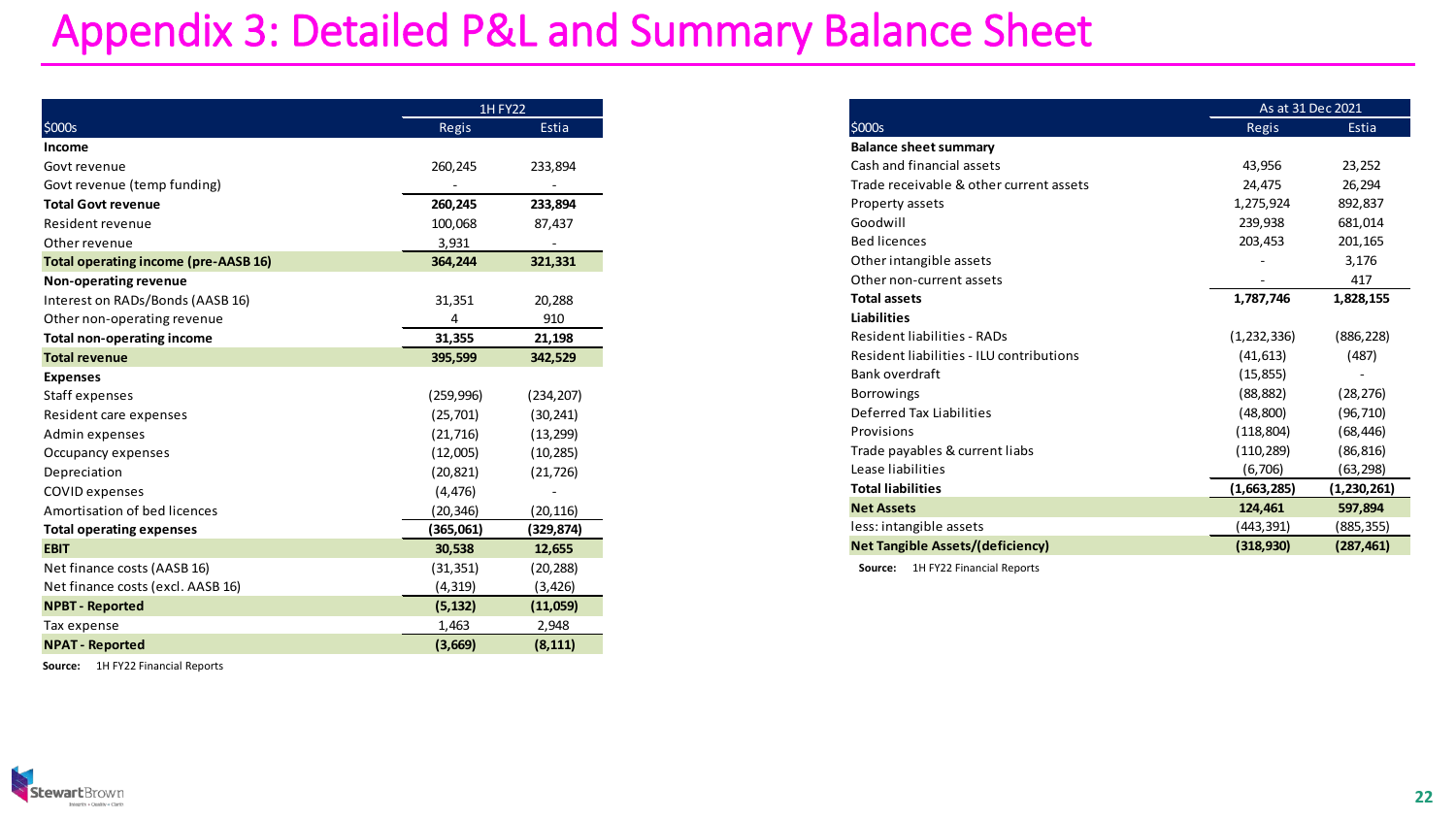### Appendix 4: Cash flow statement

|                                                     | <b>1H FY22</b> |            |
|-----------------------------------------------------|----------------|------------|
|                                                     | Regis          | Estia      |
| <b>Cash flows from Operating Activities</b>         |                |            |
| Receipts from Residents and Govt Grants             | 396,199        | 349,759    |
| Payments to suppliers & employees                   | (309, 822)     | (274, 106) |
| Interest received                                   | 4              |            |
| Interest and other finance costs paid               | (3,932)        | (3,068)    |
| Income tax paid                                     | (5, 412)       | (3,949)    |
| Net cash flows from Op. Activities (excl. RADs/ECs) | 77,037         | 68,636     |
| RAD/Bond inflow                                     | 215,197        | 139,277    |
| RAD/Bond outflows                                   | (168, 077)     | (115, 408) |
| ILU/ILA Entry Contribution inflows                  | 6,414          |            |
| ILU/ILA Entry Contributions outflows                | (3,862)        |            |
| Net cash flows from Op. Activities (incl. RADs/ECs) | 126,709        | 92,505     |
| <b>Cash flows from Investing Activities</b>         |                |            |
| Purchase of PP&F                                    | (29, 343)      | (10, 973)  |
| Proceeds from disposal of PP&E                      |                | 3,610      |
| Purchase of intangible assets                       |                | (1,031)    |
| Purchase of investment property                     | (1,309)        |            |
| <b>Net cash flows from Investing Activities</b>     | (30, 652)      | (8, 394)   |
| <b>Cash flows from Financing Activities</b>         |                |            |
| Net repayment of bank borrowings                    | (42, 455)      | (84, 500)  |
| Dividends paid on ordinary shares                   | (13, 926)      | (6, 012)   |
| Payment of lease liabilities                        | (544)          | (2, 134)   |
| <b>Net cash flows from Financing Activities</b>     | (56, 925)      | (94, 287)  |
| Net movement in cash flows                          | 39,132         | (10, 176)  |
| Cash & cash equivalents at 30 June 2021             | (11, 031)      | 33,428     |
| Cash & cash equivalents at 31 Dec 2021              | 28,101         | 23,252     |

**Note 1:** Cash at 31 Dec 2021 above = Reported Cash minus Reported Overdraft **Source:** FY21 Financial Reports